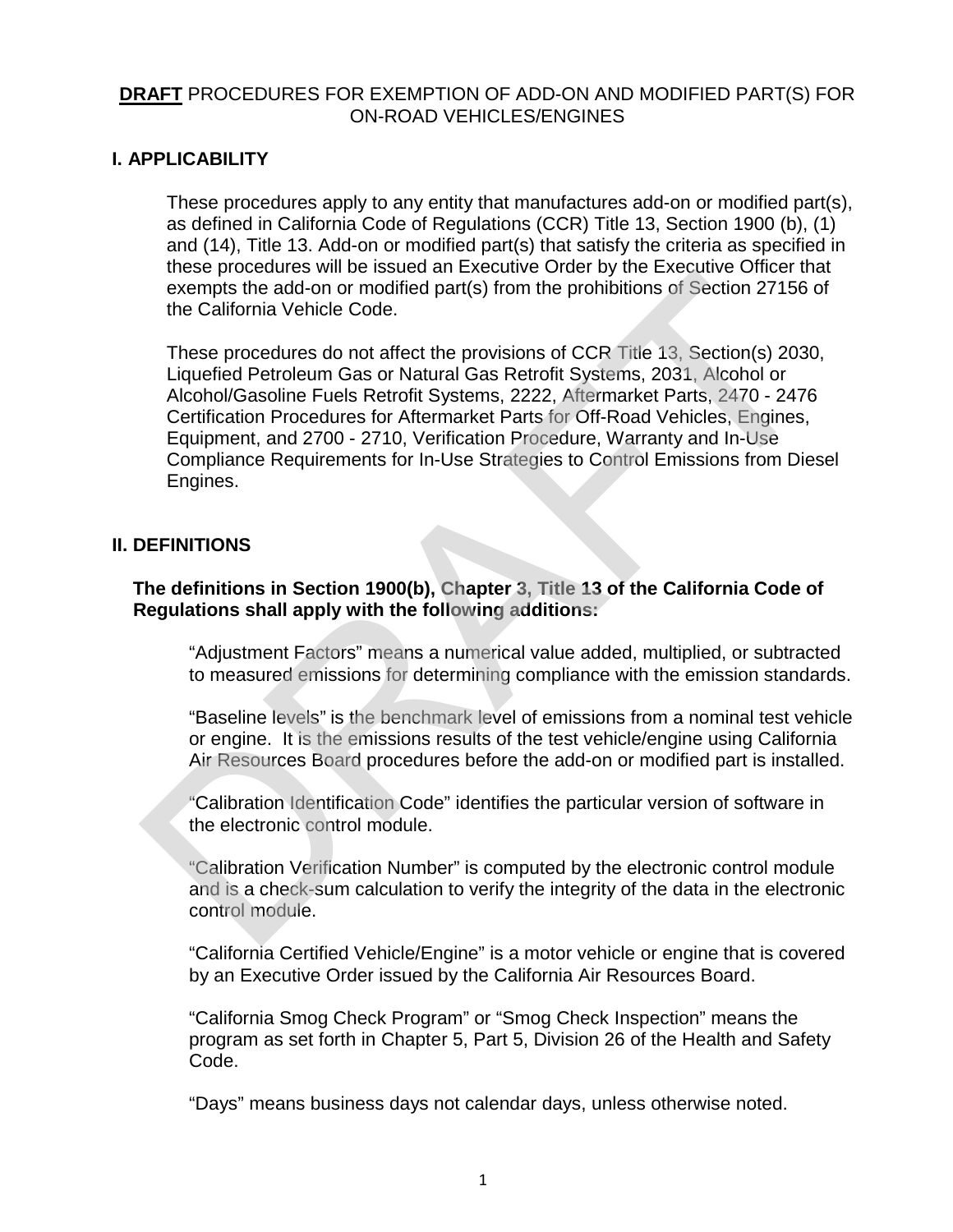"Deterioration Factors" means a numerical value added to or multiplied by measured emissions for determining compliance with the emission standards.

"Device" means a manufacturer's add-on or modified part that is described in an exemption request application and Executive Order.

"Drivability" means vehicle or engine performance at acceleration, cruise, idle, and/or cold-start conditions.

"Emission Control System" or "ECS" means the pollution control components on a vehicle/engine at the time of test group/engine family certification, including but not limited to, the emission control label.

"Emission Standards" are the legal limit on the amount of specific air pollutants released from the vehicle or engine over a specific interval, distance traveled, brake horsepower hour, etc.

"Engine Configuration" describes a set of common engine operating characteristics (e.g. method of aspiration) and engine operating design (e.g. cylinder count)

"Executive Officer" means the Executive Officer of the California Air Resources Board or his or her authorized representative or designee.

"Evaporative Testing" refers to the procedures set forth in "California Evaporative Emission Standards and Test Procedures for 2001 and Subsequent Model Motor Vehicles", amended September 2, 2015

"Federal Test Procedure" also known as "FTP" refers to the certification tailpipe exhaust emission standards and test procedures applicable to the class to which a vehicle/engine is certified as referenced in California Code of Regulations, Title 13, Sections 1960.1(k), 1961.2(d), and 1956.8(b) and (d).

"Gross Vehicle Weight Rating" (GVWR) means the value specified by the manufacturer as the maximum design loaded weight of a single vehicle, consistent with good engineering judgement as referenced in Code of Federal Regulations, Title 40, Section 86.1803-01. "Emission Control System" or "ECS" means the pollution control component<br>
"Emission Control System" or "ECS" means the pollution control component<br>
a vehicle/engine at the time of test group/engine family certification, in

"Highway Testing" means the Highway Fuel Economy Test, described in the Code of Federal Regulations, Title 40, part 600, subpart B

"In-Use Monitoring Performance Ratios" means the ratio testing of monitors as referenced in California Code of Regulations, Title 13, Section 1968.2 (d)(4).

"Malfunction Indicator Light" (MIL) [symbol](https://dashboardsymbols.com/text-symbols/) when illuminated or blinking, indicates a fault in the emission control system as referenced in California Code of Regulations, Title 13, Section 1968.2 (d)(2).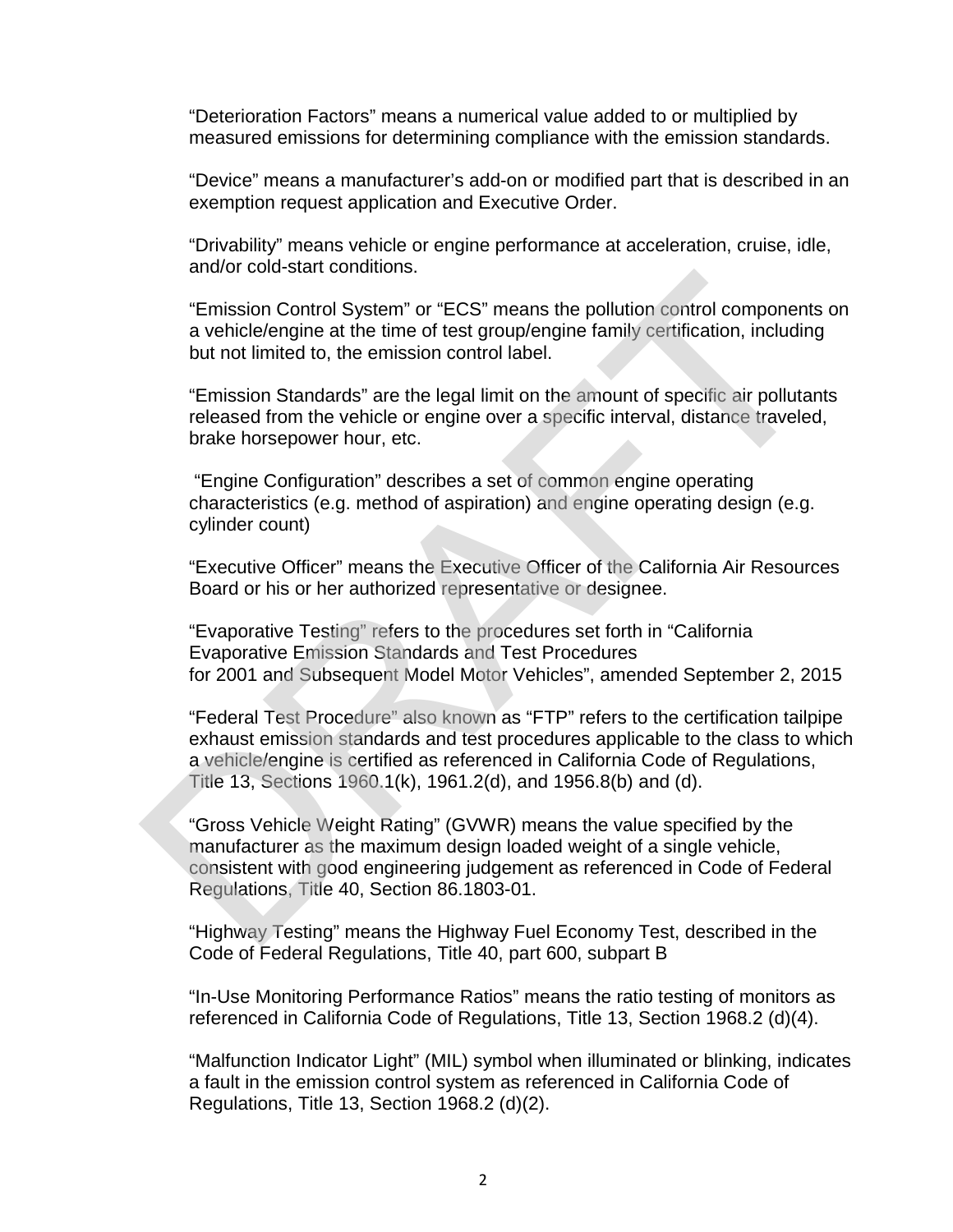"Manufacturer" means any entity, with design control, that manufactures add-on or modified part(s).

"NTE" also known as the "Not-To-Exceed test", means the heavy-duty engine dynamometer test cycle, described in the Code of Federal Regulations, Title 40, Section 86.1370-2007.

"On-Board Diagnostic System" (OBD) is a system that manufacturers develop to meet vehicle/engine self-diagnosis and reporting capabilities as referenced in California Code of Regulations, Title 13, Section 1968.2 (d)(1).

"Road Load" means the force or torque which opposes the movement of a vehicle.

"SC03" also known as the "SC03 Supplemental Federal Test Procedure" (SFTP), simulates testing with air conditioning operating in an environmental test cell by adding a heat load to the passenger compartment, means the test cycle, described in the Code of Federal Regulations, Title 40, Section 86.160- 00. AC2 is an alternate test cycle to the SC03, as described in the Code of Federal Regulations, Title 40, Section 86.162–00. orizonal Diagnosico system (ODD) is a system internation and mentioned considered California Code of Regulations, Title 13, Section 1968.2 (d)(1).<br>
"Road Load" means the force or torque which opposes the movement of a<br>
veh

"SET" also known as the "Supplemental Emissions Test", means the heavy-duty engine dynamometer test cycle, described in the Code of Federal Regulations, Title 40, Section 86.1360.

"Steady State" testing, means the heavy-duty engine dynamometer test cycle, described in the Code of Federal Regulations, Title 40, Section 1048.505 or a chassis based certified vehicle on a dynamometer at a set road load and speed, evaluated over a specified time period.

"US06" also known as the "US06 Supplemental Federal Test Procedure" (SFTP), means the test cycle, described in the Code of Federal Regulations, Title 40, Section 86.159-00, which is designed to evaluate emissions during aggressive and micro-transient driving.

"Vehicle Identification Number" means a series of letters and numbers that is assigned to a motor vehicle for identification purposes as referenced in the Code of Federal Regulations, Title 49, Part 565.

"World Motorcycle" Test Cycle (WMTC) is a simulated motorcycle driving cycle conducted on a dynamometer to measure exhaust emissions as referenced in Regulation (EU) No. 168/2013 dated January 15, 2013

### **III. APPLICATION SUBMISSION REQUIREMENTS**

(a) Category Selection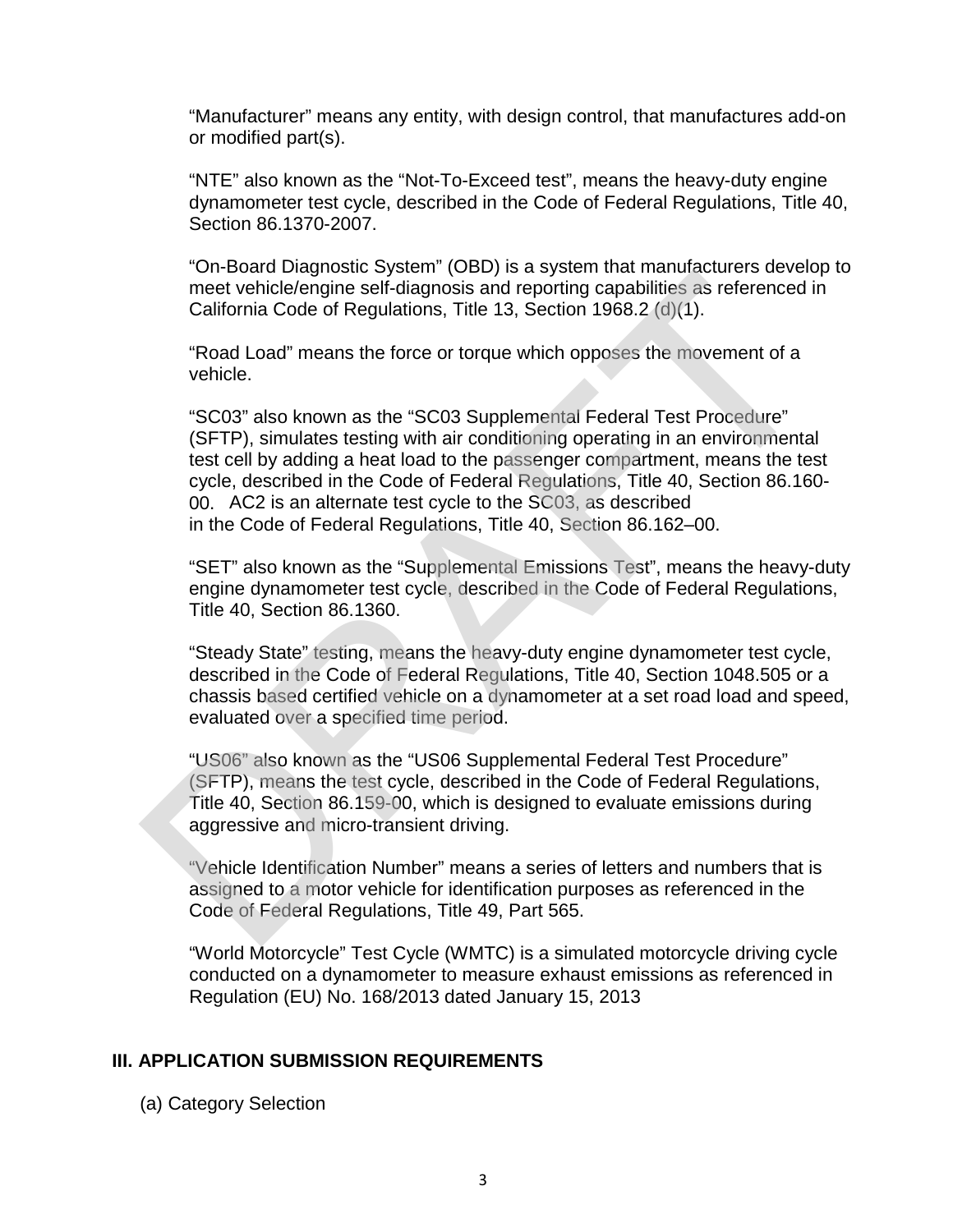A manufacturer must choose **only one** of the following categories that best describes the application or device:

Manufacturers which receive an exemption for any device that modifies the stock Engine Control Module (ECM) and/or body or transmission control module(s), excluding speedometer and/or wheel speed adjusters, shall be required to collect vehicle identification numbers from a purchaser's vehicle which is related to the received exemption. If requested by the Executive Officer, the manufacturer shall submit this information within 45 days. A delay or non-submission of this requested information could result in a hold on current and/or new applications from subjected manufacturer that contain modifications to the stock ECM and/or body or transmission control module(s).

(1) Category I – Part Number(s) and/or Name Change(s), Model-Year Additions on Carryover Vehicle(s), Private Label(s) or Extending Coverage to Subsidiaries

A manufacturer that has been issued an exemption Executive Order for a device and seeks only to: Add part number(s) and/or name change(s), model-year additions on carryover vehicle(s), and private label(s) or extending coverage to subsidiaries. See Sections VI (b-d) for eligibility requirements. Notion to the matrice of the stock of the matrice of the particle of the particle information within 45 days. A delay or non-submission of this requested information could result in a hold on current and/or new application

(2) Category II – Air Intake Kits or Modifications

Air Intake kits or modifications made to the stock air intake system that are not applicable to Category VIII and include no other parts or modifications for proper installation. Use a Category IX application if other parts or modifications are included.

(3) Category III – Engine Control Module (ECM) Programmers and/or ECM Signal **Modifications** 

New ECM calibrations and/or ECM signal modifications and include no other parts or modifications for proper installation. Use a Category IX application if other parts or modifications are included.

(4) Category IV – Fuel Tanks and/or Fuel Tank Modifications

New fuel tanks and/or modifications made to the stock fuel tank.

(5) Category V – Intercooler Kits, Intercooler Components or Modifications

Intercooler kits, intercooler, intercooler pipes or tubes, and/or modifications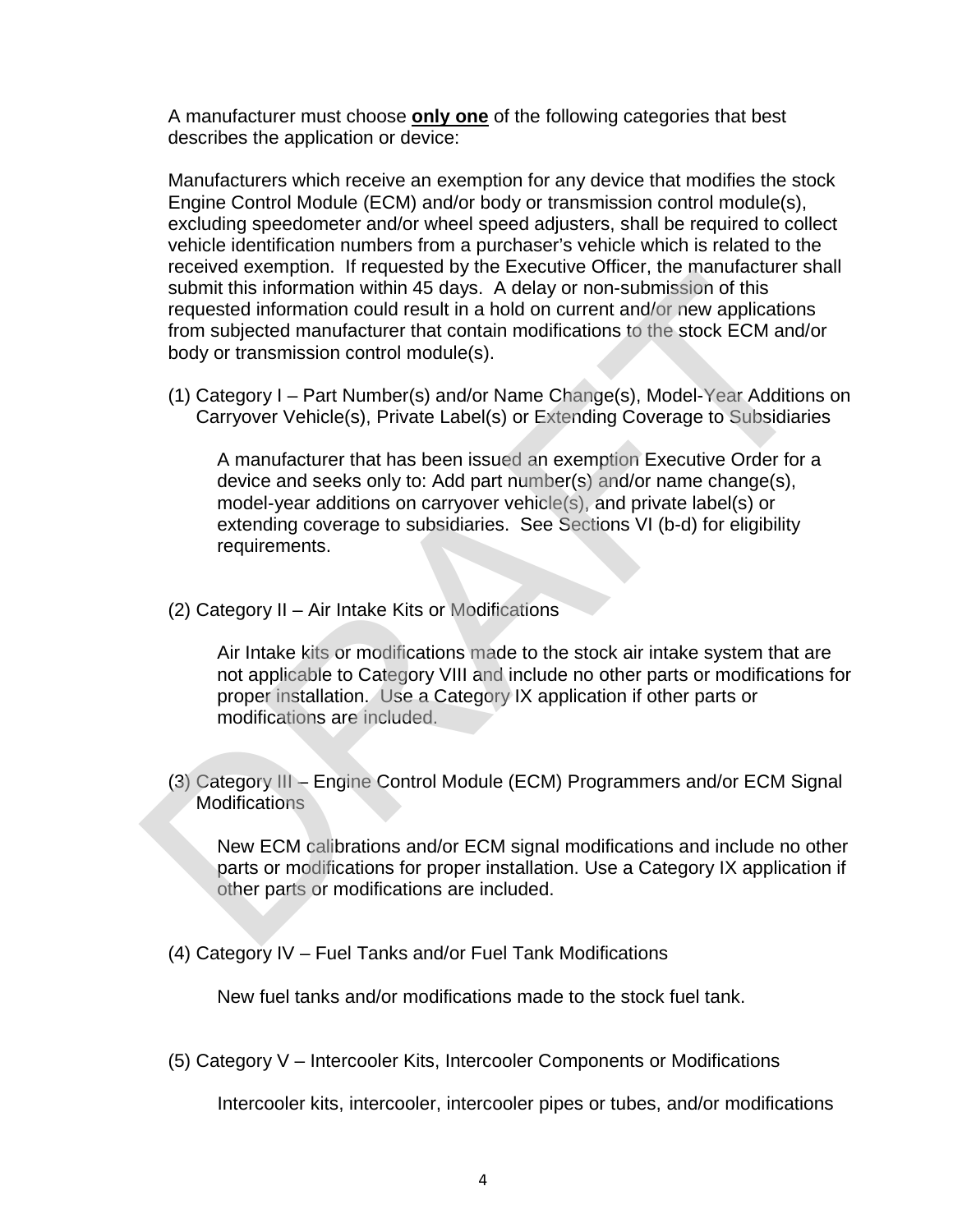made to the stock intercooler systems and include no other parts or modifications for proper installation. Use a Category IX application if other parts or modifications are included.

(6) Category VI – Supercharger/Turbocharger Kits or Modifications

Supercharger and Turbocharger kits or modifications made to a stock supercharger or turbocharger.

(7) Category VII – Pre-Catalyst Exhaust Components

Exhaust components installed upstream of any catalytic converter(s) such as headers, connecting pipes, exhaust manifolds, and turbine inlet and outlet pipes, and not applicable to Category VIII. No other parts or modifications are included for proper installation. Use a Category IX application if other parts or modifications are included. (7) Category VII – Pre-Catalyst Exhaust Components<br>
Exhaust components installed upstream of any catalytic converter(s) suce<br>
neaders, connecting pipes, exhaust manifolds, and turbine inlet and out<br>
pipes, exhaust manifold

(8) Category VIII – Other Categorized Parts

This category is for add-on or modified part(s) that fit in one of the following devices listed:

- (A) Air Filter Rams (dirty side air intake funnel, retaining stock air box lid)
- (B) Air Cleaner Kits for motorcycles (not equipped with OEM HC trap)
- (C) Automatic Transmission Shift Kits (no change in shift points)
- (D) Exhaust or Transmission Braking Systems
- (E) Ignition Coils, Spark Enhancers, Multispark Modules
- (F) Ignition Modules that replace Stock Ignition Points
- (G) Ignition Distributors
- (H) Intake Manifolds (vehicles/engines not equipped with an OBD II system and/or EGR valve)
- (I) Lift Pumps, non-adjustable fuel pumps, fuel pump voltage modifiers, and fuel pump control modules (only for vehicles/engines equipped with a downstream pressure regulator)
- (J) Pulley Kits (non-supercharged vehicles/engines)
- (K) Rear Axle Modifications (within a 3 percent N/V (engine speed to vehicle speed) ratio change from an OEM option range)
- (L) Exhaust Manifolds or Shorty Headers for 1995 and older vehicles/engines, must retain the stock or a direct fit connecting pipe(s). Applicable sensor(s), air injection and/or EGR ports must remain in a stock location and orientation.
- (M) Speedometer and/or wheel speed adjusters
- (N) Throttle Bodies (without fuel injectors), Throttle Body Spacers, Throttle Body Elbows, and Carburetor Spacers
- (O) Torque Converters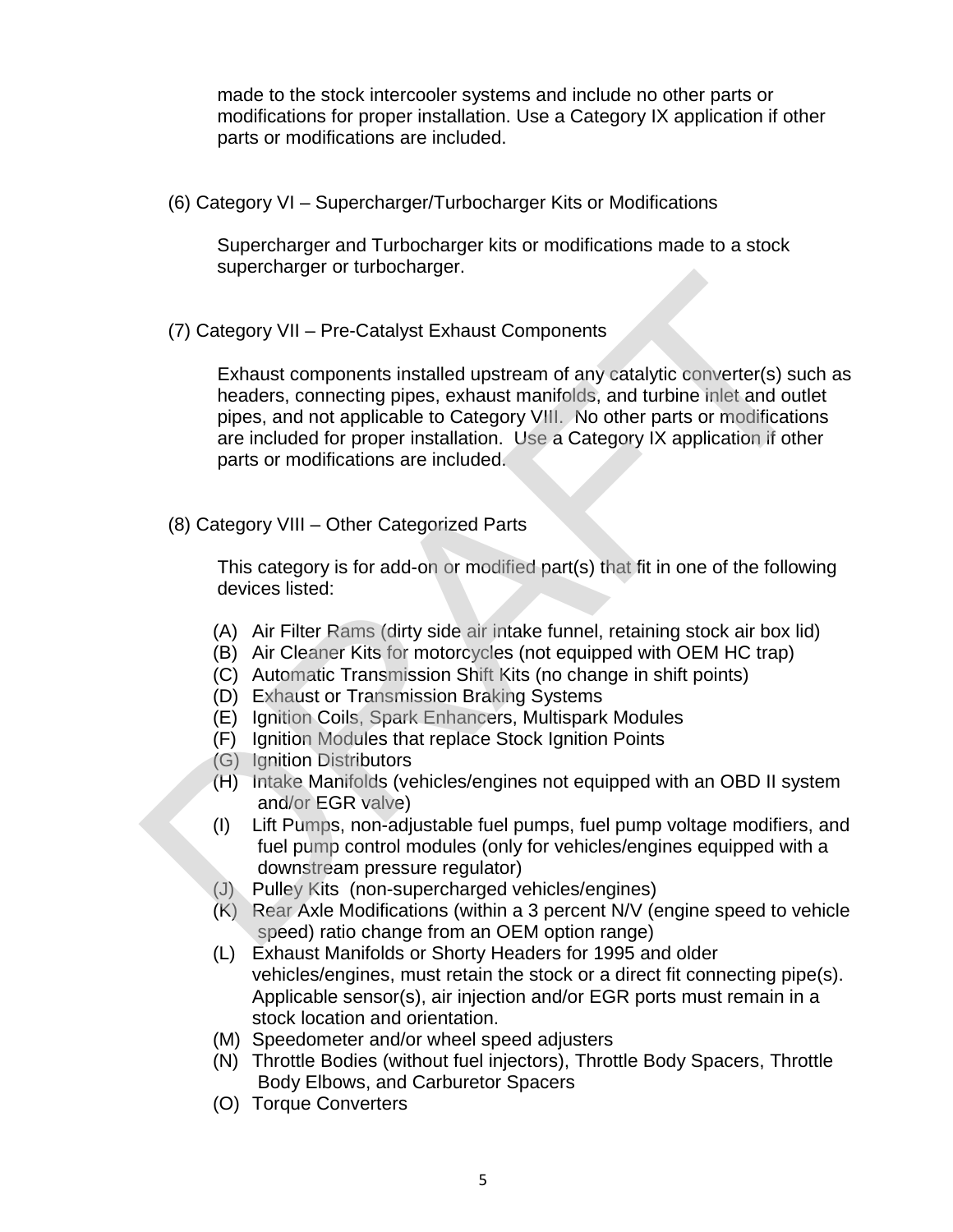- (P) Oil Separators (diesel vehicles/engines only)
- (9) Category IX Add-On or Modified Part(s) Not Applicable to Categories II through VIII.

Add-on or modified part(s) that do not fit the above mention Categories of II through VIII.

- (b) Application Requirements. The application must contain:
	- (1) List of vehicles/engines covered by device
	- (2) List of test groups, engine families and/or evaporative families with applicable CARB new vehicle/engine executive order number(s)
	- (3) List of part numbers assigned by the manufacturer for each kit and/or part.
	- (4) Step by step installation instructions with a parts list and schematics for each kit and/or part number.
- (5) Detailed description of the device including operating principles, cross-sectional drawings, electrical schematics, and other such material to assist CARB staff in understanding its operation. (b) Application Requirements. The application must contain:<br>
(c) List of vehicles/engines covered by device<br>
(2) List of test groups, engine families and/or evaporative families with applicat<br>
CARB new vehicle/engine exec
	- (6) A facsimile of an exemption label (see Section VIII for labeling requirements).
	- (7) Sample kit and/or part (if requested by the Executive Officer)
- (c) Application Forms

Application forms are available at CARB's website; submission instructions will be included with each application form.

Manufacturers planning to submit more than one exemption application during a 12 month period should to send a "Letter of Intent" to:

Chief

Aftermarket Parts Certification and Audit Branch California Air Resources Board (Add Riverside address)

The Letter of Intent should include general information on the manufacturer's proposed device submissions during the next 12 months. Letter of Intent should also include a detailed device description, applicability, and persons authorized to communicate with CARB staff during the exemption process. Upon receiving the "Letter of Intent", CARB staff will contact manufacturer to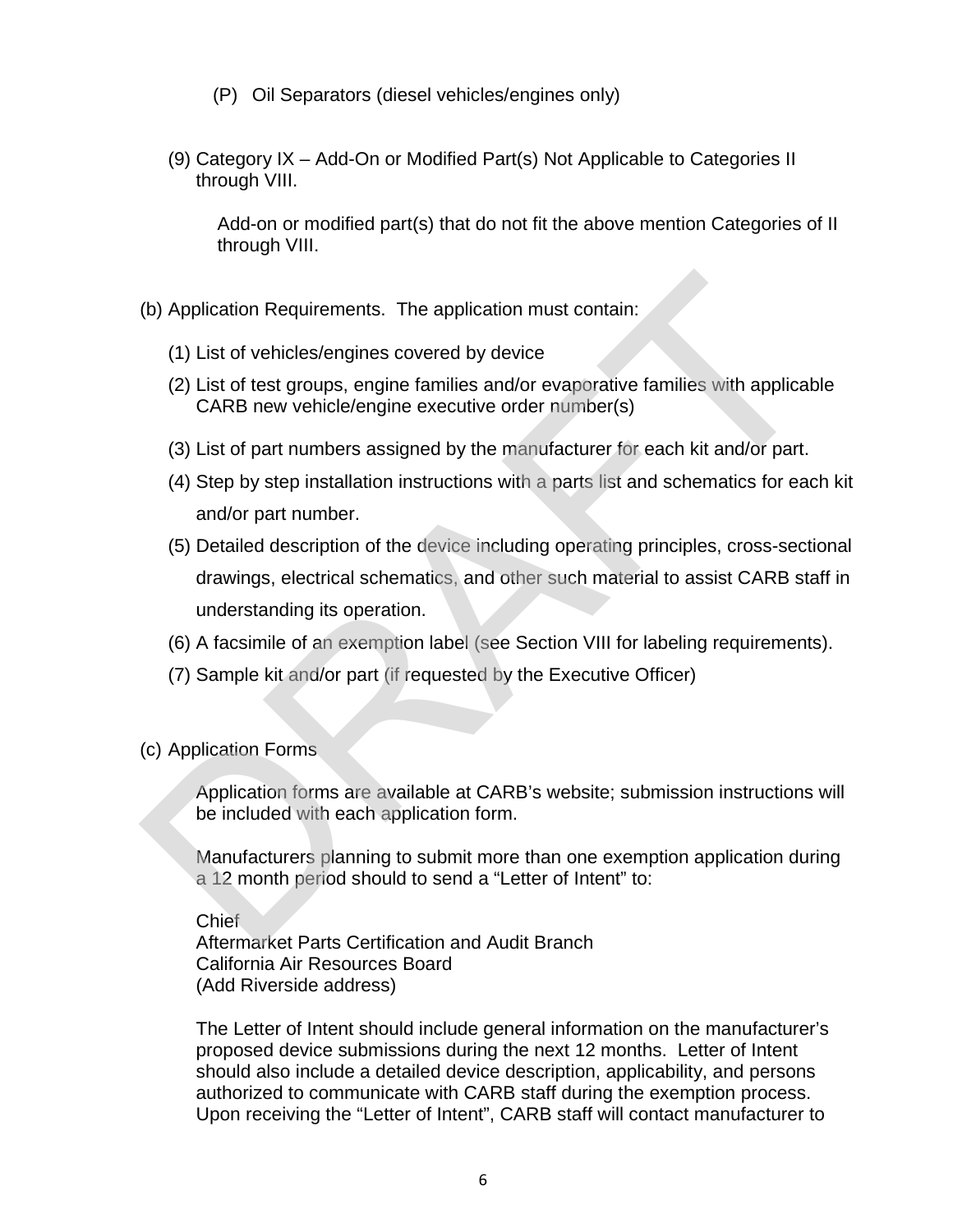review proposed submissions.

- (d) Vehicle/Engine Coverage Requirements
	- (1) The manufacturer must prepare each application according to the criteria listed below. Vehicles/engines listed in the application must comply with the following criteria, except when combined under same test group/engine family.
		- (A) Single original equipment vehicle/engine manufacturer
		- (B) Same vehicle/engine class
		- (C)Same engine configuration (i.e. I4, V6, V8)
		- (D)Same fuel type (flex-fuel is included with gasoline)
		- (E) Same emissions control technologies
		- (F) Same emission standards
	- (2) If applicable, a list of excluded vehicles/engines, within the scope of vehicle(s)/engine(s) listed above with test groups/engine/evaporative families and applicable California new vehicle/engine certification Executive Order number(s).

### **IV. EVALUATING AND TESTING CRITERIA**

The criteria for evaluating an exemption application and prescribed testing for a specified category are set forth below. The following is the minimal description of required tests and types of evaluations to be performed for device review. Additional tests and evaluations many be required based on the potential interaction between the device and vehicle/engine operation and design. (A) Single original equipment vehicle/engine manufacturer<br>
(B) Same vehicle/engine class<br>
(C) Same engine configuration (i.e. 14, V6, V8)<br>
(D) Same fuel type (flex-tuel is included with gasoline)<br>
(E) Same emissions contro

(a) Drivability and Performance

If the device(s) degrades the drivability and/or vehicle/engine performance, such as, acceleration, cruise, idle, and/or cold-start conditions, so that a vehicle/engine owner is encouraged to tamper with the device(s) and/or the host vehicle, the Executive Officer will request the manufacturer to demonstrate adequate drivability and/or vehicle/engine performance.

(b) Durability

If the Executive Officer has reason to believe, on the basis of engineering evaluation or other evidence, that:

(1) The device(s) will affect the durability of any covered vehicle/engine emissions control system(s), or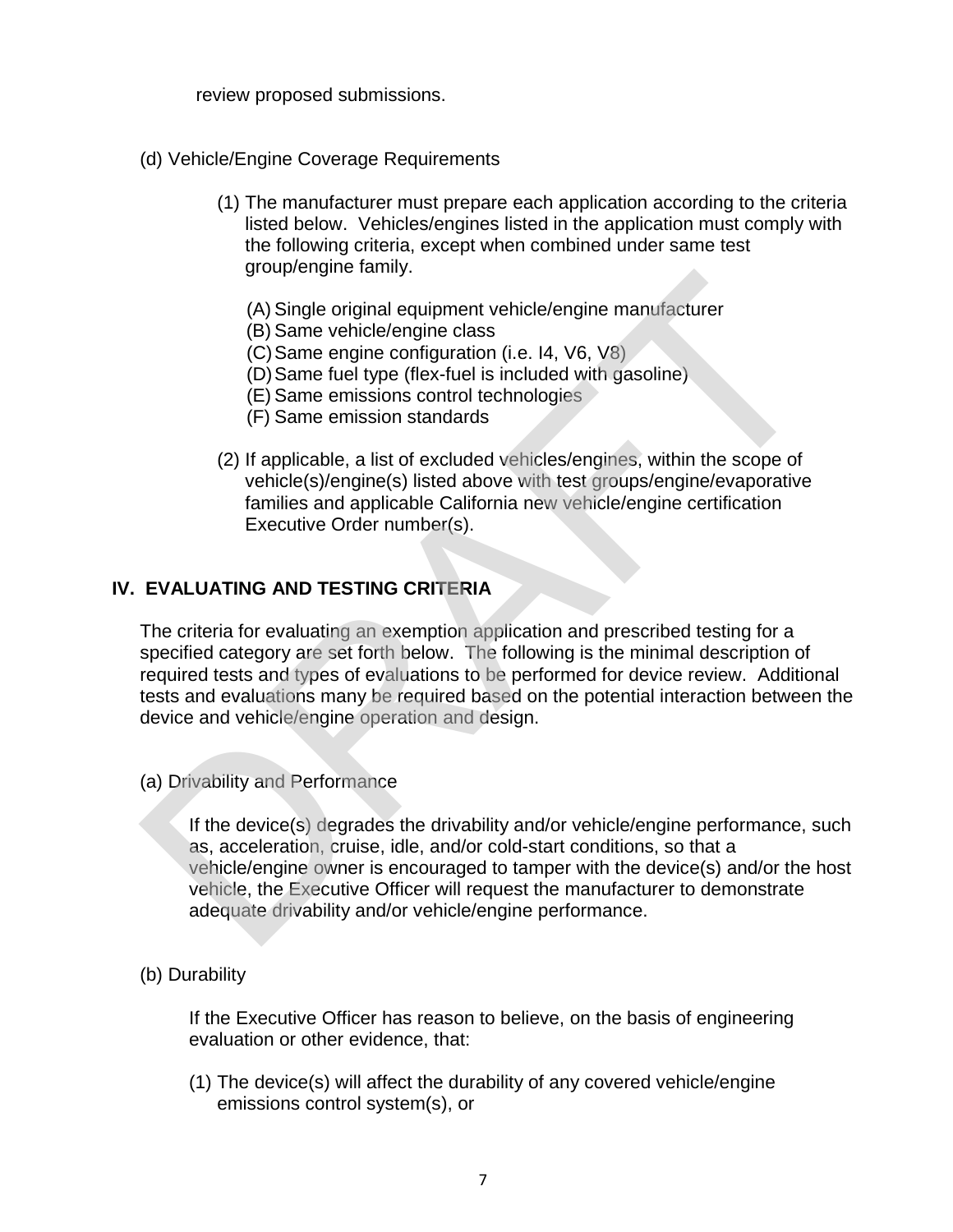- (2) The previously approved device(s) had negatively impacted the durability as compared to the part(s) or system(s) replaced by the device resulting in increased emissions or unexpected operation. The manufacturer shall be required to submit data to show that the durability of the vehicle/engine and emission control system(s) are not negatively affected, and/or that the device(s) demonstrate adequate emissions durability.
- (c) On-Board Diagnostic Requirements

The manufacturer shall be responsible for ensuring that the device(s) will not affect the performance of the on-board diagnostics system. This includes, but is not limited to, affecting the on-board diagnostics system's ability to detect malfunctions of the monitored emission systems, affecting the on-board diagnostics system's ability to store and erase fault codes, affecting the on-board diagnostics system's ability to illuminate and extinguish the malfunction indicator light, and affecting the vehicle's ability to undergo an inspection and maintenance evaluation (e.g., smog check) for vehicles/engines listed in the application list of affected vehicles/engines. The manufacturer shall be responsible for ensuring that the device(s) will not<br>affect the performance of the on-board diagnostics system. This includes, b<br>not limited to, affecting the on-board diagnostics system's ability

- (d) Testing/Evaluation Requirements for passenger cars, light-duty trucks, and medium/heavy duty vehicles with a gross vehicle weight rating GVWR < 14,000 lbs. (vehicles up to 16,000 GVWR if included in the test group certified can be included). See Sections IV (e) for motorcycles and Section IV (f) for engine dynamometer testing requirements.
	- (1) **Categories II and V Air Intake Kits or Modifications and Intercooler Kits, Intercooler Components or Modifications**
		- (A) **No OEM sensors (excluding temperature sensor)** located in stock or modified parts.
			- 1. Required tests: US06 and OBD evaluation.
				- a. For air intakes only, evaporative testing if requested by the Executive Officer.
			- 2. Ways to evaluate
				- a. Comparable baseline levels
				- b. Certification emission standards
				- c. Composite standard using FTP and SC03 new vehicle certification values
		- (B) **With OEM Sensor(s)** located in stock and modified parts.
			- 1. Required tests: FTP, US06, SC03 (vehicles with a composite standard), and OBD. For air intakes only, evaporative testing if requested by the Executive Officer.
			- 2. Ways to evaluate
				- a. Comparable baseline levels
				- b. Certification emission standards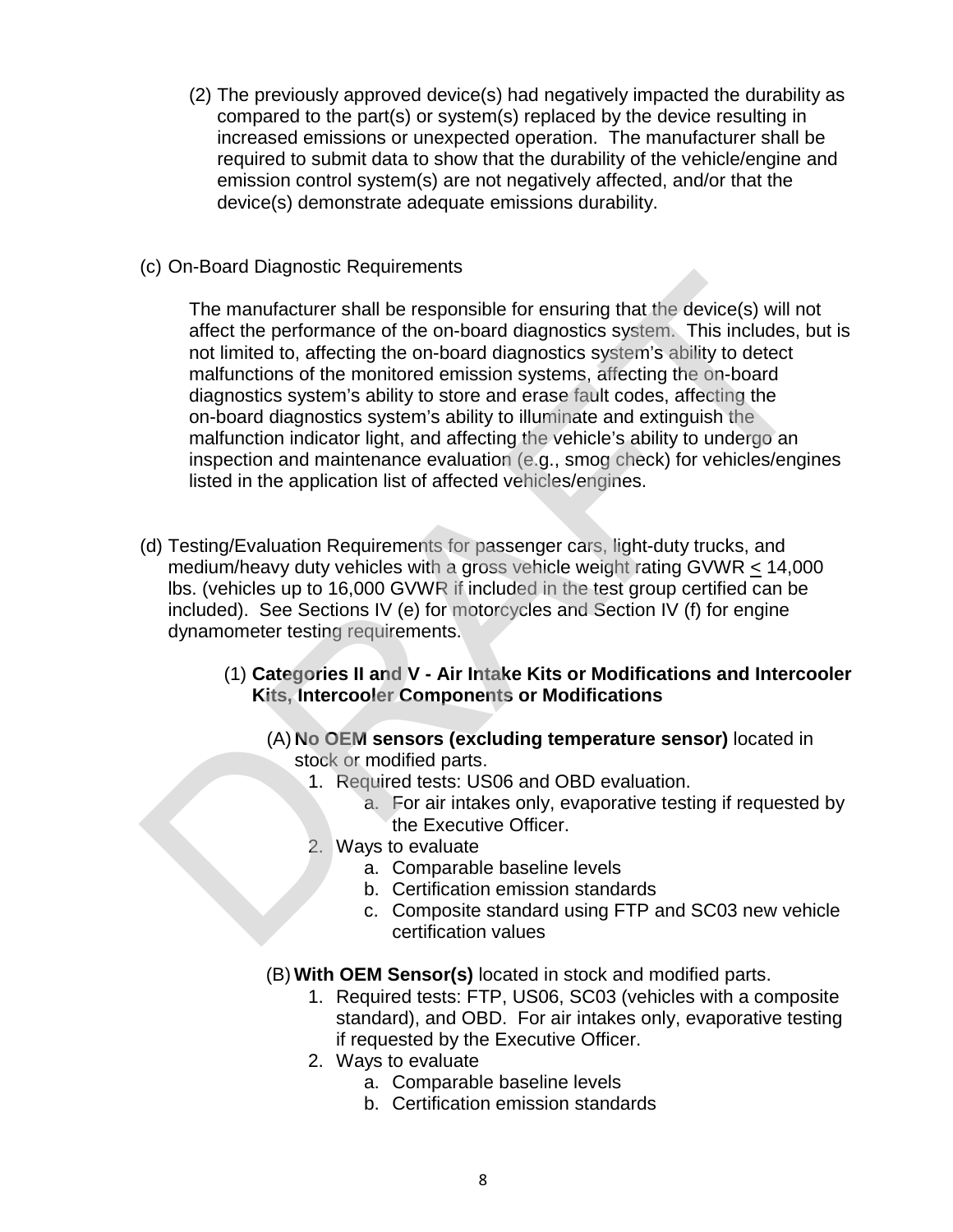# (2) **Category III - ECM Programmers and/or ECM Signal Modifications**

- (A) With no end user adjustability
	- 1. Required tests: FTP, US06, SC03 (vehicles with a composite standard), and OBD. If requested by the Executive Officer Highway and Steady State testing.
	- 2. Ways to evaluate
		- a. Comparable baseline levels
		- b. Certification emission standards
- (B) With user adjustability, same required tests as stated above, and if requested by the Executive Officer, additional testing.

#### (3) **Category IV - Fuel Tanks and/or Fuel Tank Modifications**

(A) No changes made to stock sensors and/or exhaust configuration.

- 1. Required tests: Evaporative/Refueling and OBD
- 2. Ways to evaluate
	- a. Comparable baseline levels
	- b. Certification emission standards
- (B) With changes made to stock sensors and/or exhaust configuration.
	- 1. Required tests: FTP, US06, SC03, Evaporative/Refueling, and OBD
		- 2. Ways to evaluate
			- a. Comparable baseline levels
			- b. Certification emission standards

### (4) **Category VI - Supercharger/Turbocharger Kits or Modifications**

(A) With no end user adjustability,

- 1. Required tests: FTP, US06, SC03, and OBD. Highway, Steady State, and/or evaporative testing if requested by the Executive Officer. 2. ways to evaluate<br>
a. Comparable baseline levels<br>
b. Certification emission standards<br>
(B) With user adjustability, same required tests as stated above, an<br>
requested by the Executive Officer, additional testing.<br>
(3) Ca
	- 2. Ways to evaluate
		- a. Comparable baseline levels
		- b. Certification emission standards
	- (B) With user adjustability, same required tests as stated above, and if requested by the Executive Officer, additional testing.

### (5) **Category VII - Pre-Catalyst Exhaust Components**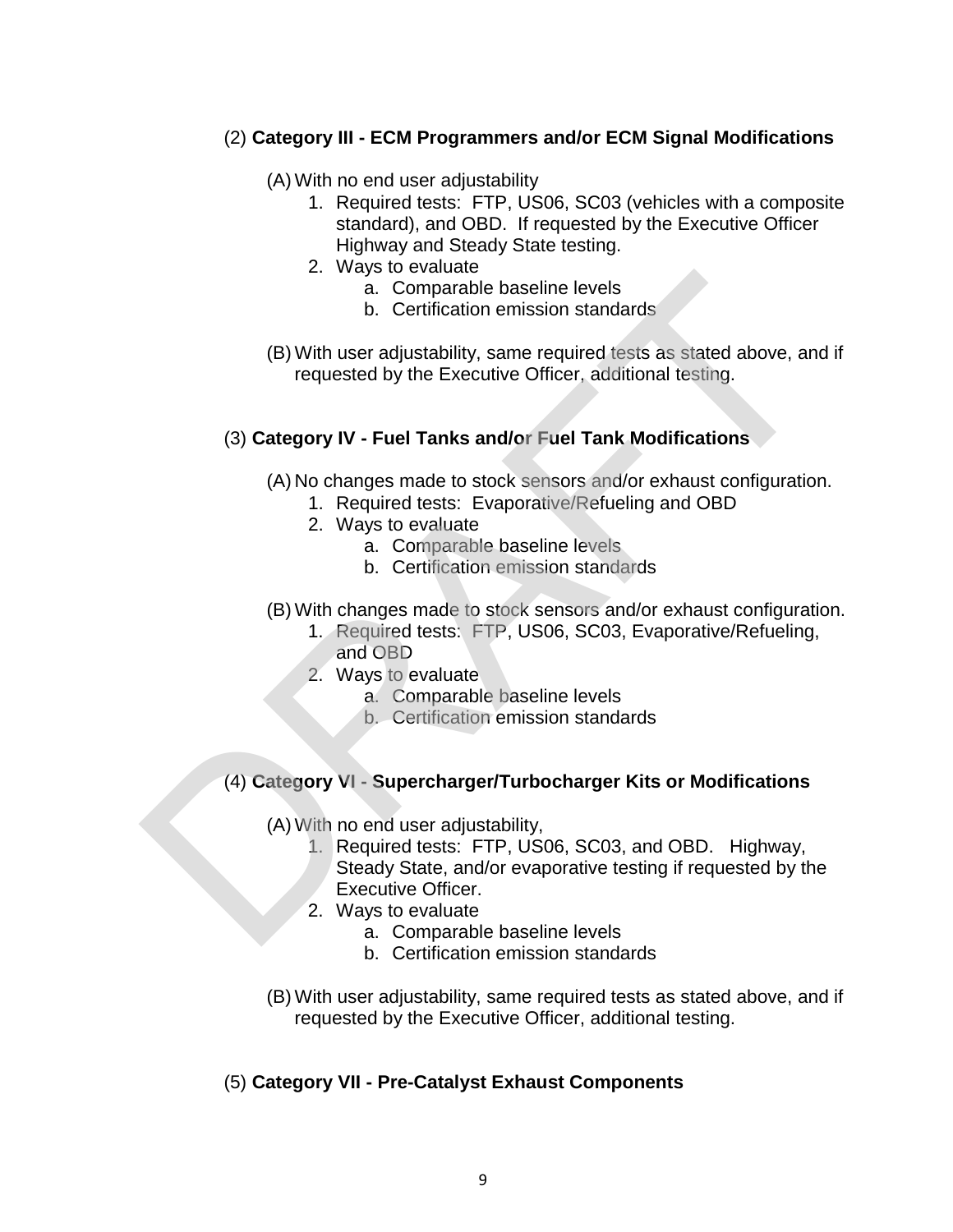- 1. Required tests: FTP and OBD.
- 2. Ways to evaluate
	- a. Comparable baseline levels
	- b. Certification emission standards

## (6) **Category VIII - Other Categorized Parts**

- 1. Required test: OBD (if request by the Executive Officer)
- 2. Ways to evaluate
	- a. Engineering Evaluation

# (7) **Category IX - Add-On or Modified Part(s) Not Applicable to Categories II through VIII** 2. Ways to evaluate<br>
2. Ways to evaluate<br>
a. Engineering Evaluation<br>
2. Ways to evaluate<br>
a. Engineering Evaluation<br>
1. Testing requirements will be based on the Executive Office<br>
review of submitted application<br>
(e) Testi

- 1. Testing requirements will be based on the Executive Officer's review of submitted application
- (e) Testing/Evaluation Requirements for Motorcycles.

# (1) **Category III - ECM Programmers and/or ECM Signal Modifications**

#### (A) With no end user adjustability

- 1. Required tests: FTP and WMTC.
- 2. Ways to evaluate
	- a. Comparable baseline levels
	- b. Certification emission standards
- (B) With user adjustability, same required tests as stated above, and if requested by the Executive Officer, additional testing.

### (2) **Category IV - Fuel Tanks and/or Fuel Tank Modifications**

- 1. Required tests: Evaporative
- 2. Ways to evaluate
	- a. Comparable baseline levels
	- b. Certification emission standards

### (3) **Category V - Intercooler Kits, Intercooler Components or Modifications**

- 1. Required test cycles: FTP and WMTC.
- 2. Ways to evaluate
	- a. Comparable baseline levels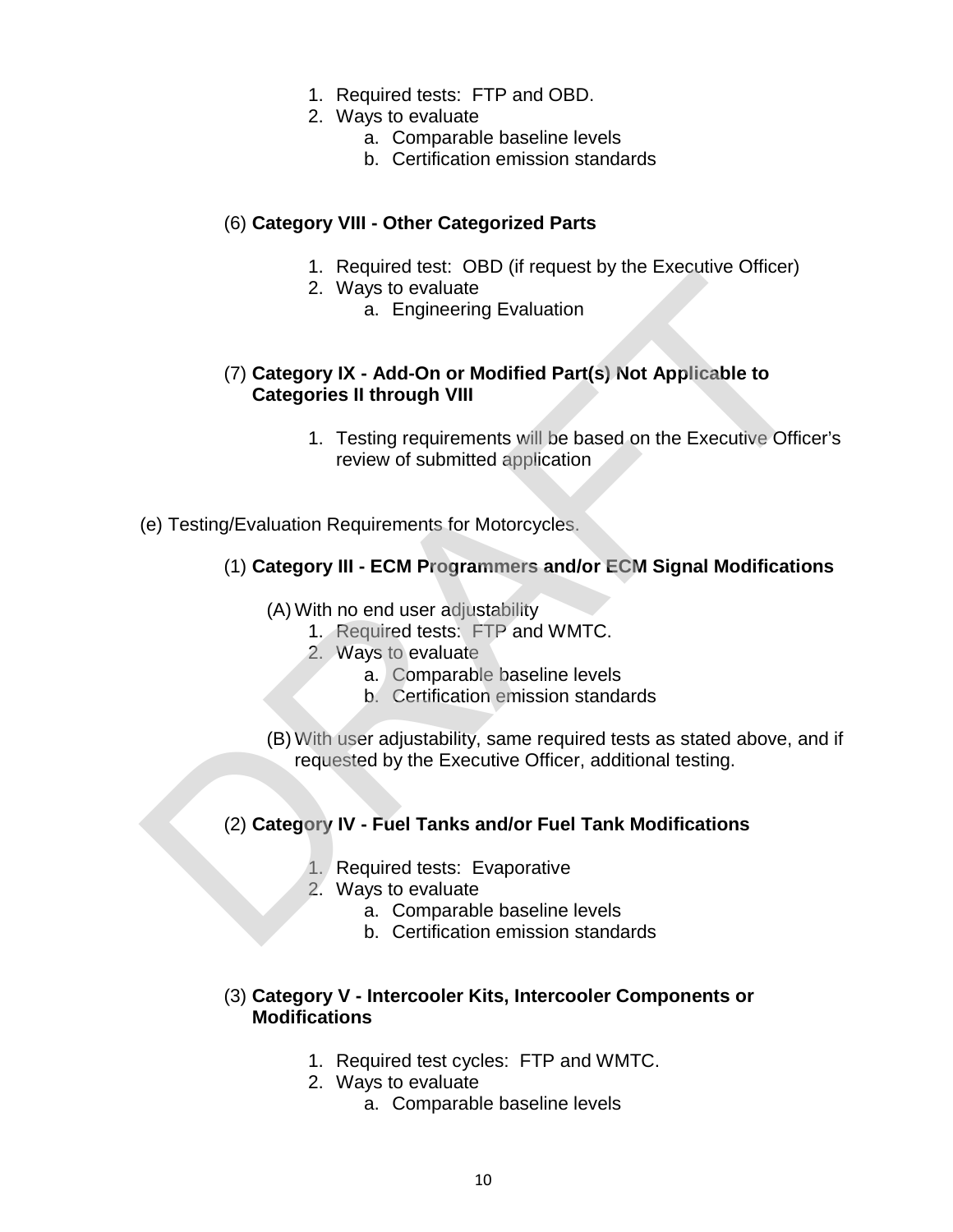b. Certification emission standards

# (4) **Category VI - Supercharger/Turbocharger Kits or Modifications**

- (A) With no end user adjustability,
	- 1. Required test cycles: FTP and WMTC.
	- 2. Ways to evaluate
		- a. Comparable baseline levels
		- b. Certification emission standards
- (B) With user adjustability, same required tests as stated above, and if requested by the Executive Officer, additional testing.

# (5) **Category VIII - Other Categorized Parts**

- 1. Engineering Evaluation
- (6) **Category IX Add-On or Modified Part(s) Not Applicable to Categories II through VIII**
	- 1. Testing requirements will be based on the Executive Officer's review of submitted application
- (f) Testing/Evaluation Requirements for Engines (engine dynamometer testing) intended for vehicles with GVWR > 14,000 lbs. 9. Certification emission standards<br>
(B) With user adjustability, same required tests as stated above, an<br>
requested by the Executive Officer, additional testing.<br>
(5) Category VIII - Other Categorized Parts<br>
1. Engineer

# (1) **Categories II and V - Air Intake Kits or Modifications and Intercooler Kits, Intercooler Components or Modifications**

- 1. Required tests: FTP and OBD evaluation. SET and/or NTE testing if requested by the Executive Officer.
	- a. For air intakes only, evaporative testing if requested by the Executive Officer.
- 2. Ways to evaluate
	- a. Comparable baseline levels
	- b. Certification emission standards

# (2) **Category III - ECM Programmers and/or ECM Signal Modifications**

(A) With no end user adjustability

- 1. Required test cycle: FTP and OBD. SET and/or NTE testing if requested by the Executive Officer.
- 2. Ways to evaluate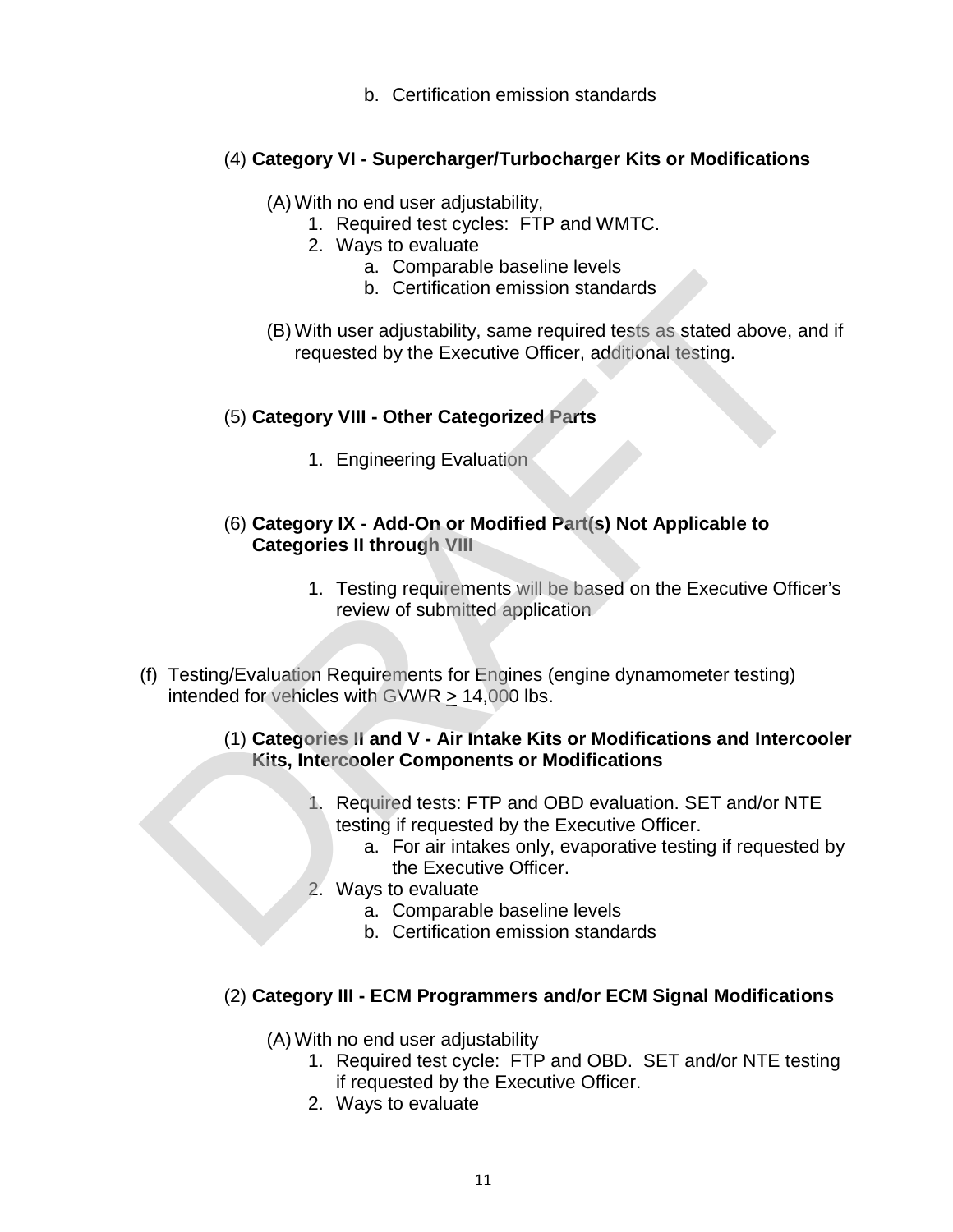- a. Comparable baseline levels
- b. Certification emission standards
- (B) With user adjustability, same required tests as stated above, and if requested by the Executive Officer, additional testing.

#### (3) **Category IV - Fuel Tanks and/or Fuel Tank Modifications**

- (A) No changes made to stock sensors and/or exhaust configuration.
	- 1. Required tests: Evaporative, as applicable and OBD
	- 2. Ways to evaluate
		- a. Comparable baseline levels
		- b. Certification emission standards
- (B) With changes made to stock sensors and/or exhaust configuration.
	- 1. Required tests: FTP, Evaporative as applicable, and OBD.
	- SET and/or NTE testing if requested by the Executive Officer.
	- 2. Ways to evaluate
		- a. Comparable baseline levels
		- b. Certification emission standards

### (4) **Category VI - Supercharger/Turbocharger Kits or Modifications**

(A) With no end user adjustability,

- 1. Required test cycles: FTP and OBD. SET and/or NTE testing, if requested by the Executive Officer.
- 2. Ways to evaluate
	- a. Comparable baseline levels
	- b. Certification emission standards
- (B) With user adjustability, same required tests as stated above, and if requested by the Executive Officer, additional testing. (A) No changes made to stock sensors and/or exhaust configuration<br>
1. Required tests: Evaporative, as applicable and OBD<br>
2. Ways to evaluate<br>
a. Comparable baseline levels<br>
b. Certification emission standards<br>
(B) With c

### (5) **Category VII - Pre-Catalyst Exhaust Components**

- 1. Required test cycles: FTP and OBD. SET and/or NTE testing, if requested by the Executive Officer.
- 2. Ways to evaluate
	- a. Comparable baseline levels
	- b. Certification emission standards

### (6) **Category VIII - Other Categorized Parts**

1. OBD only (if requested by the Executive Officer)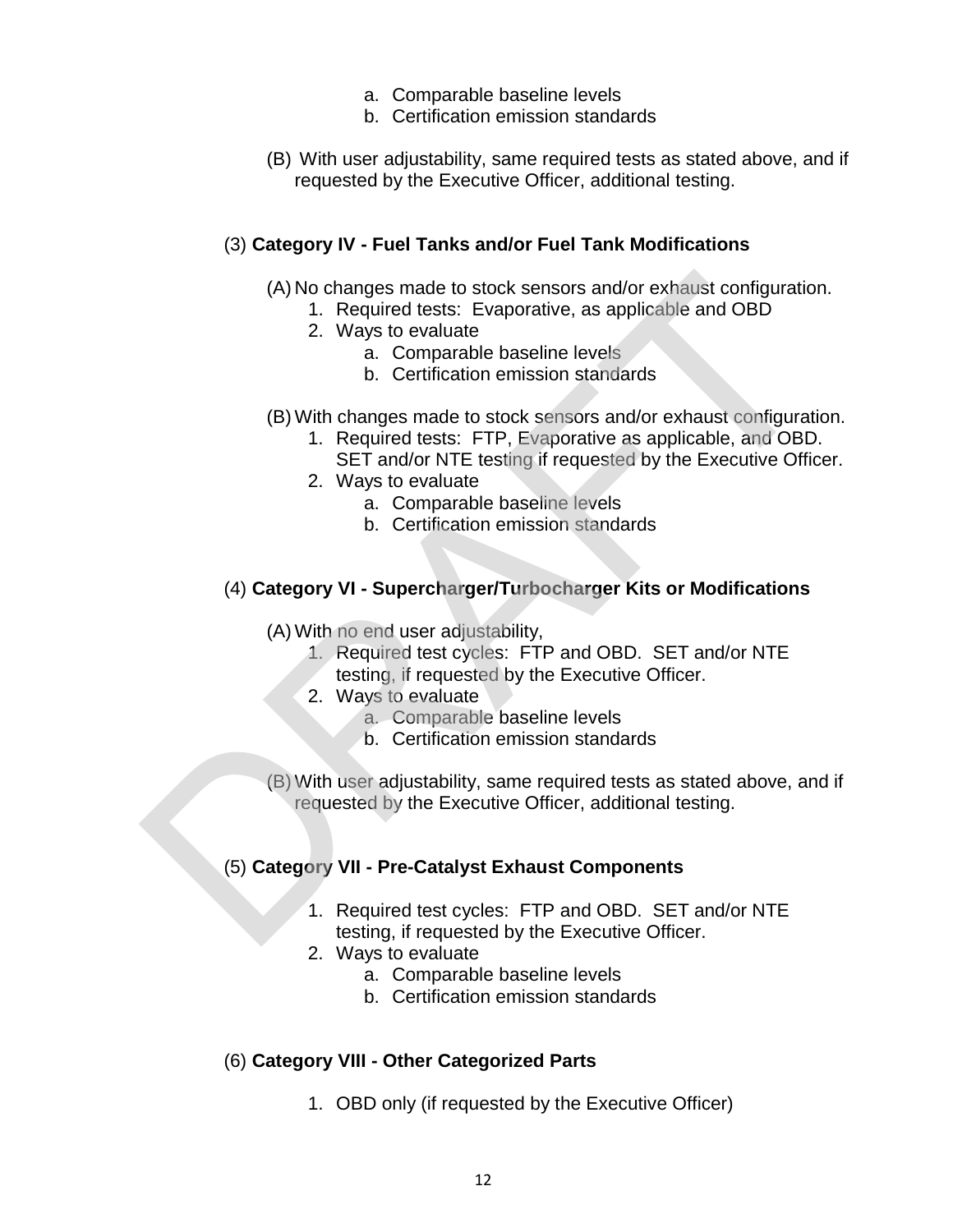### 2. Engineering Evaluation

# (7) **Category IX - Add-On or Modified Part(s) Not Applicable to Categories II through VIII**

1. Testing requirements will be based on the Executive Officer's review of submitted application

For Sections IV (d-f), evaporative (or refueling, if applicable) emission tests will be required when the Executive Officer has determined it to be necessary to fully characterize the overall emissions impact of the device.

# **V. TEST VEHICLE/ENGINE AND TESTING**

The criteria for test vehicle/engine selection, evaluation criteria for emissions testing, additional or alternate testing, on-board diagnostic testing, vehicle/engine break-in requirements, and test laboratory report formatting is shown below.

# (a) Vehicle/Engine Selection

Manufacturers shall perform the testing in these procedures as prescribed by the Executive Officer. Manufacturers are allowed to perform testing prior to application submittal, if vehicle(s)/engine(s) tested are determined to not be worst case, (see description below) requested coverage can be affected. If test data is included with the initial application submission, submitted test data must be in a format described in Section V (e). If test data is not included with the initial application submission and testing is required, the Executive Officer will provide the manufacturer with an official test memo, which shall list test vehicle(s)/engine(s) and the testing protocol. Selected test vehicle(s)/engine(s) shall be the worst case configuration as defined in Section V (a)(1) of these procedures. A manufacturer can submit a written request for the Executive Officer to consider an alternative to the selected test vehicle(s)/engine(s). The Executive Officer's acceptance of an alternate could affect vehicle/engine coverage of the submitted application, if the alternative is not representative of the requested coverage. For Sections IV (d-f), evaporative (or refueling, if applicable) emission tests<br>be required when the Executive Officer has determined it to be necessary to<br>fully characterize the overall emissions impact of the device.<br> **T** 

- (1) The "worst case" test vehicle/engine selection, as determined by the Executive Officer, shall be based on all of the following:
	- (A) Applicable emission standards. The test vehicle/engine is from the test group/engine family certified to the most stringent standards.
	- (B) Highest percentage of the new vehicle/engine certification data to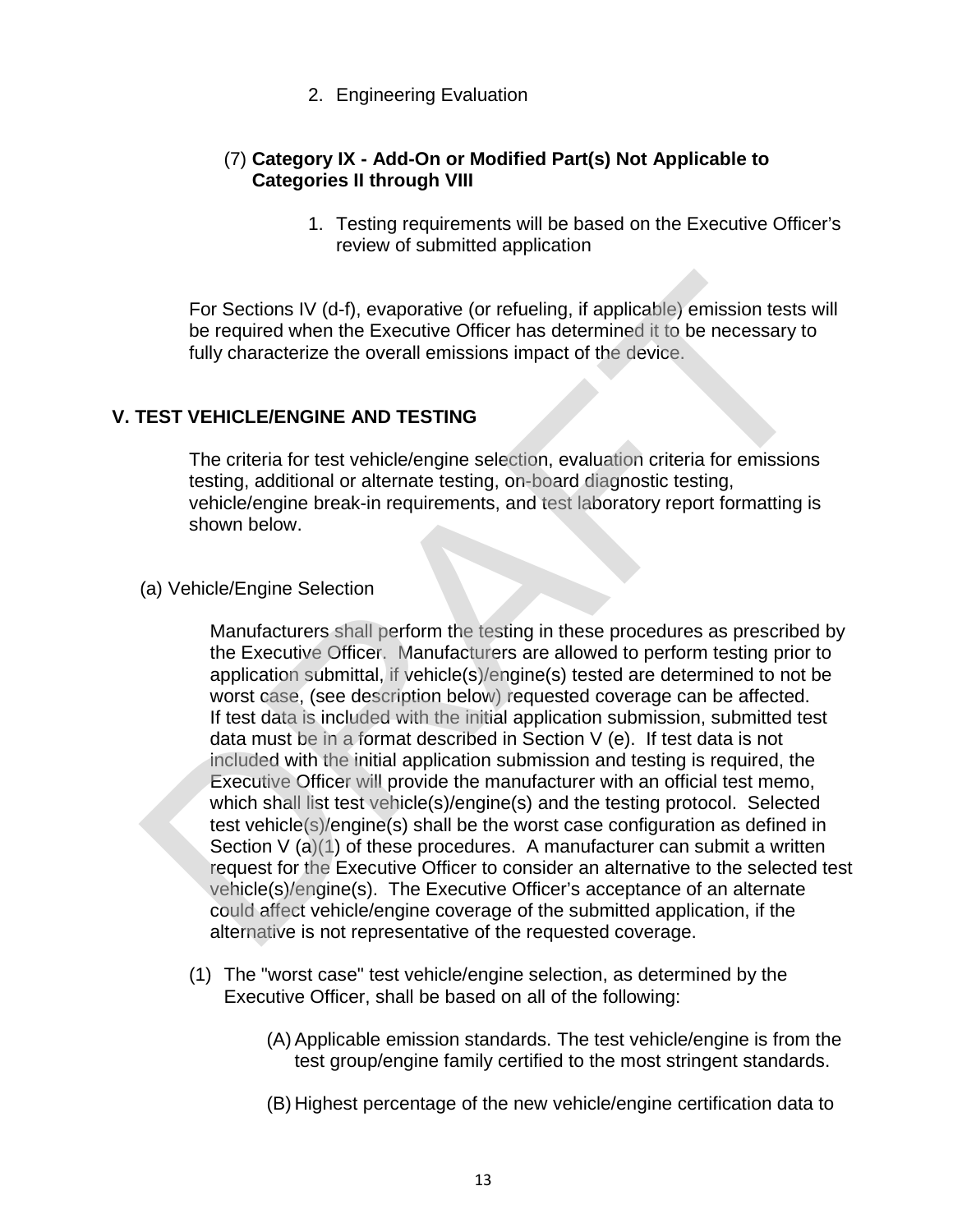emission standards.

- (C)Vehicle test weight and roadload or engine dynamometer loading which produces the greatest stress on the emission related components as determined by the Executive Officer. Vehicle(s)/engine(s) within the same test group can be used if tested at determined worst case test parameters.
- (D)Extent of modification and applicable effects.
- (2) The Executive Officer shall allow test vehicle(s) that are equipped with a California certified engine that was certified to the California heavy-duty engine exhaust emission standards in Title 13 Section 1956.8 and the incorporated test procedures, to use the vehicle certification procedures incorporated in Title 13 Section 1961. The specific evaluation criteria for vehicle(s) tested herein shall be limited to the comparative test criteria of Section  $V$  (b)(2). (2) The Executive Officer shall allow test vehicle(s) that are equipped with a<br>California certified engine that was certified to the California heavy-otty<br>engine exhaust emission standards in Title 13 Section 1956.8 and th

The equivalent test weight of the test vehicle(s) shall be equal to the vehicle's curb weight plus 3/4 of the difference between the GVWR and the curb weight of the vehicle. The road load horsepower setting, using a 48" single roll chassis dynamometer, shall be based on the frontal area of the test vehicle without modifications, or by other means as determined by the Executive Officer.

(b) Emissions Testing Options

The primary compliance methods a manufacturer must declare during the application submission are: emission standards or comparative emissions testing. An explanation of the two methods are listed below:

(1) Emission Standards

The manufacturer shall demonstrate compliance with these procedures by showing that the emissions from the test vehicle/engine with the device installed are in compliance with the applicable California exhaust emission standards. To demonstrate compliance with the applicable emission standards, measured emissions shall be adjusted by the appropriate deterioration factor(s) and/or adjustment factor(s), as developed by the original vehicle/engine manufacturer for new vehicle/engine certification, for the model and model-year of the test vehicle/engine. An assigned deterioration factor shall be provided by the Executive Officer if original vehicle/engine manufacturer's certification application did not include one. The deteriorated emissions test results shall be considered in compliance with these procedures only if they do not exceed the applicable California new vehicle/engine emission standards for the test vehicle/engine. The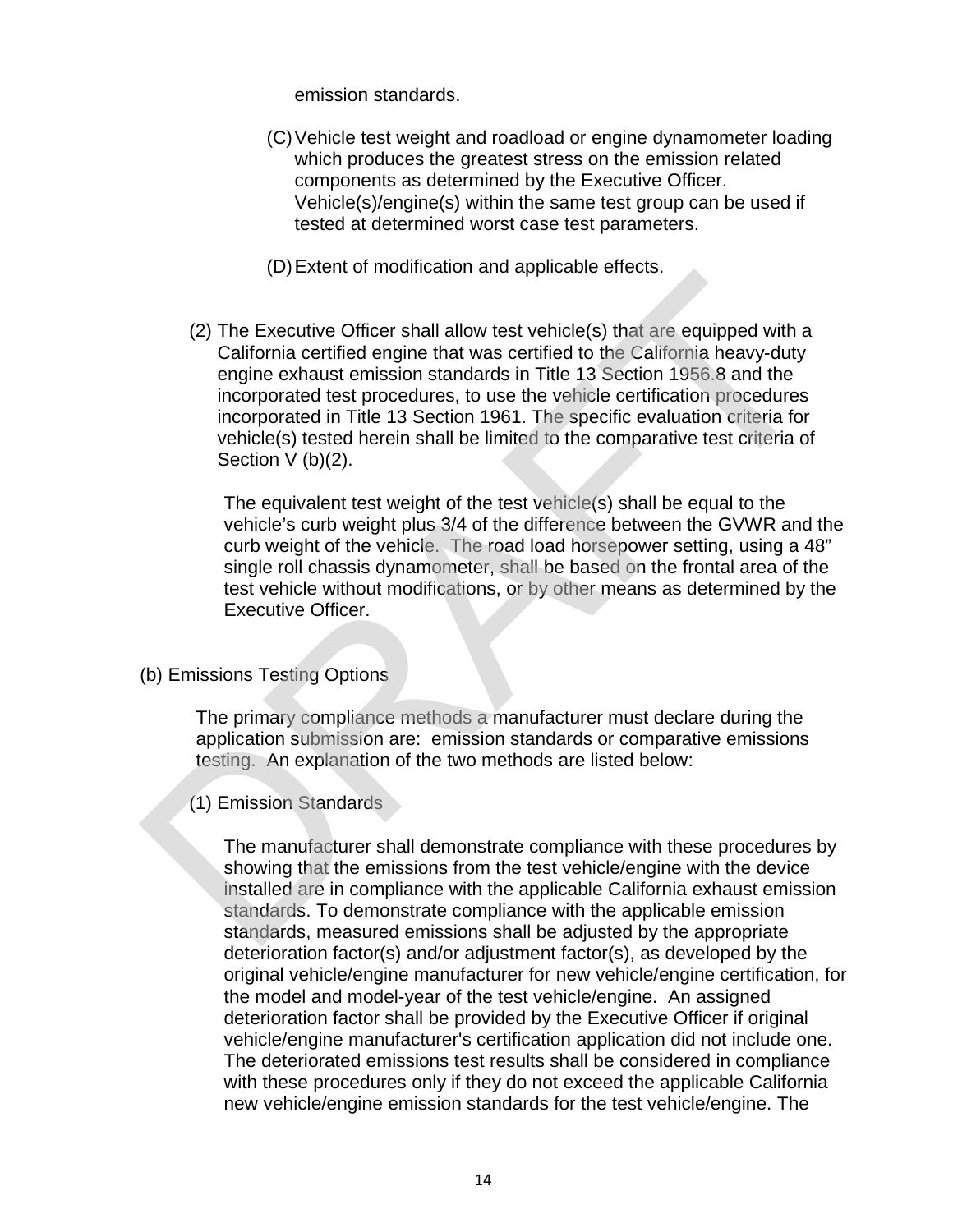manufacturer shall be permitted only one duplicate emissions test on any unique emissions test cycle. The results, including all applied deterioration and adjustment factors, will be averaged and the averaged values will be used for compliance evaluation purposes. The same type of California certified test fuel used at the time of new vehicle/engine certification shall be used for all tests unless otherwise requested in writing by the manufacturer in the application or installation instructions, and approved by the Executive Officer.

#### (2) Comparative Emissions Testing (Baseline vs Modified)

The manufacturer has the option to conduct comparative emissions tests to demonstrate compliance with these procedures. A set of emissions tests will be required (one baseline test and one modified test, additional tests will be averaged). A baseline emissions test is a test conducted with the test vehicle/engine in its as-built original equipment manufacturer configuration. A modified emissions test is conducted with the test vehicle/engine in its modified state, i.e., with the installation of the device.

Each test vehicle/engine shall be subjected to a thorough examination prior to the baseline test to detect and correct all possible defects and deviations from the manufacturer's original emission related specifications. The baseline emissions of the test vehicle/engine, when beyond new vehicle/engine certification useful life, must be similar to other vehicles/engines within that particular make, model, mileage, engine displacement, and model-year. The appropriate test parameters for the particular vehicle/engine being tested will be supplied upon request.

If vehicle/engine emissions exceed the levels of other similar vehicles/engines, as mentioned above, during the baseline test, the manufacturer must make a full diagnostic evaluation of the vehicle/engine, make any appropriate repairs, and retest the vehicle/engine. If no other abnormal conditions of the engine or the emission controls are noted, pending approval by the Executive Officer, the vehicle/engine test results shall be accepted. The baseline emissions data, from the approved vehicle/engine, shall be used for comparison against the test results when the device is installed. The manufacturer has the option to forego the above and replace the test vehicle/engine or select another test vehicle/engine with Executive Officer approval. Selection of another test vehicle/engine could affect coverage of the submitted application. (2) Comparative Emissions Testing (Baseline vs Modified)<br>
The manufacturer has the option to conduct comparative emissions test<br>
will be required (one baseline test and one modified est, additional test<br>
will be required (

> Upon completion of baseline testing, Executive Officer approval is required before any: Servicing, maintenance, or part replacement is made, with the exception of such actions that are in accordance with the written instructions provided with the application or stated in the test memo. The same type of California certified test fuel used at the time of new vehicle/engine certification shall be used for all tests unless otherwise specified in writing by the manufacturer in the application or installation instructions and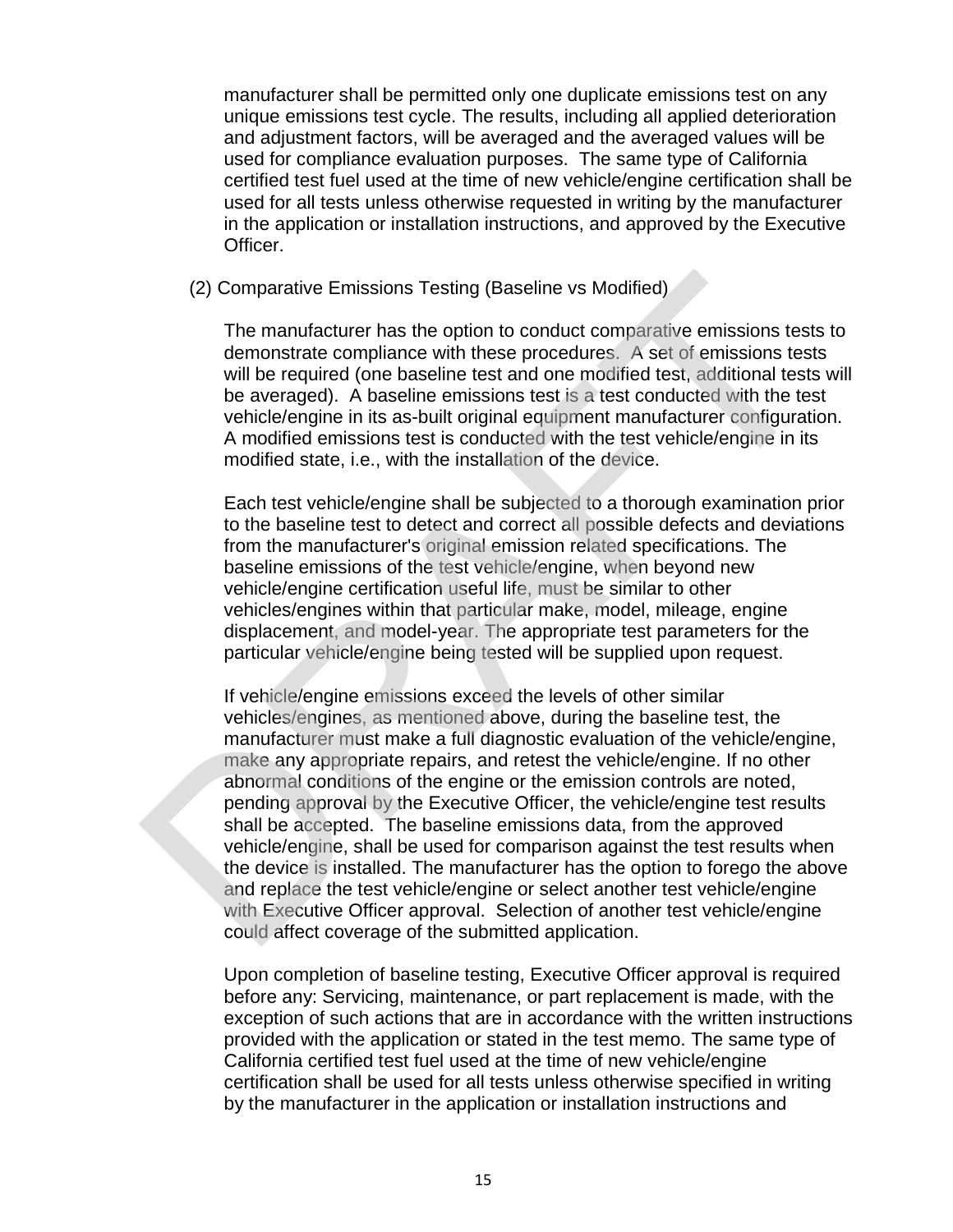approved by the Executive Officer.

Each vehicle/engine selected shall be tested in the baseline configuration first, unless approved by the Executive Officer. All engine settings shall be adjusted to vehicle/engine manufacturer's specifications in the unmodified configuration (baseline) test. After baseline testing, the device shall be installed by the test laboratory in accordance with the manufacturers written instructions provided with the application. The Executive Officer shall release the vehicle/engine back to the manufacturer for the device installation only if the kit installation is required to be performed by an approved installer of the device. Engine settings shall be recorded and submitted with test results for each test in both the modified and baseline configurations.

The difference between the modified emissions test results and the baseline emissions test results (measured in units as applicable to the test procedures) must not increase above 10 percent for each regulated pollutant. The Executive Officer can also group the component elements to the format of the test vehicle's certification standards (e.g., HC + NOx).

All emissions testing must be completed within a three month period of time and mileage accumulation shall not exceed 750 miles between the baseline and modified emissions tests. At the request of the manufacturer and/or testing laboratory, the Executive Officer will allow more time and/or mileage. The manufacturer shall describe the technical need for an extension.

(3) Additional or Alternate Testing

If the Executive Officer finds that the emissions testing and/or evaluation criteria specified in Sections IV and V (b) is not adequate to characterize the emissions performance or durability of a device, the Executive Officer shall require alternate emissions, functional, and/or bench testing. If the Executive Officer requires such additional or alternate testing of vehicle(s)/engine(s), the Executive Officer shall list those tests in the test memo issued to the manufacturer. include the Vindouslavier of the device. Engine set with the mediate that the mediate of the set of the set of the set of the set of the set of the set of the set of the set of the set of the set of the set of the set of t

### (c) On-Board Diagnostic Testing

Manufacturers of a device will perform demonstrations to determine any impact to the on-board diagnostics system. These demonstrations include, but are not limited to, validating that the on-board diagnostics system sets monitors as designed, validating that the on-board diagnostics system detects malfunctions of the monitored emission systems before exceeding the applicable emission thresholds, and validating that the on-board diagnostics system reports data stream parameters to a scan tool meeting SAE J1978 specification or to a scan tool designed to communicate with an SAE J1939 network. Furthermore, manufacturers shall demonstrate that in-use monitoring performance of the onboard diagnostics system is not affected.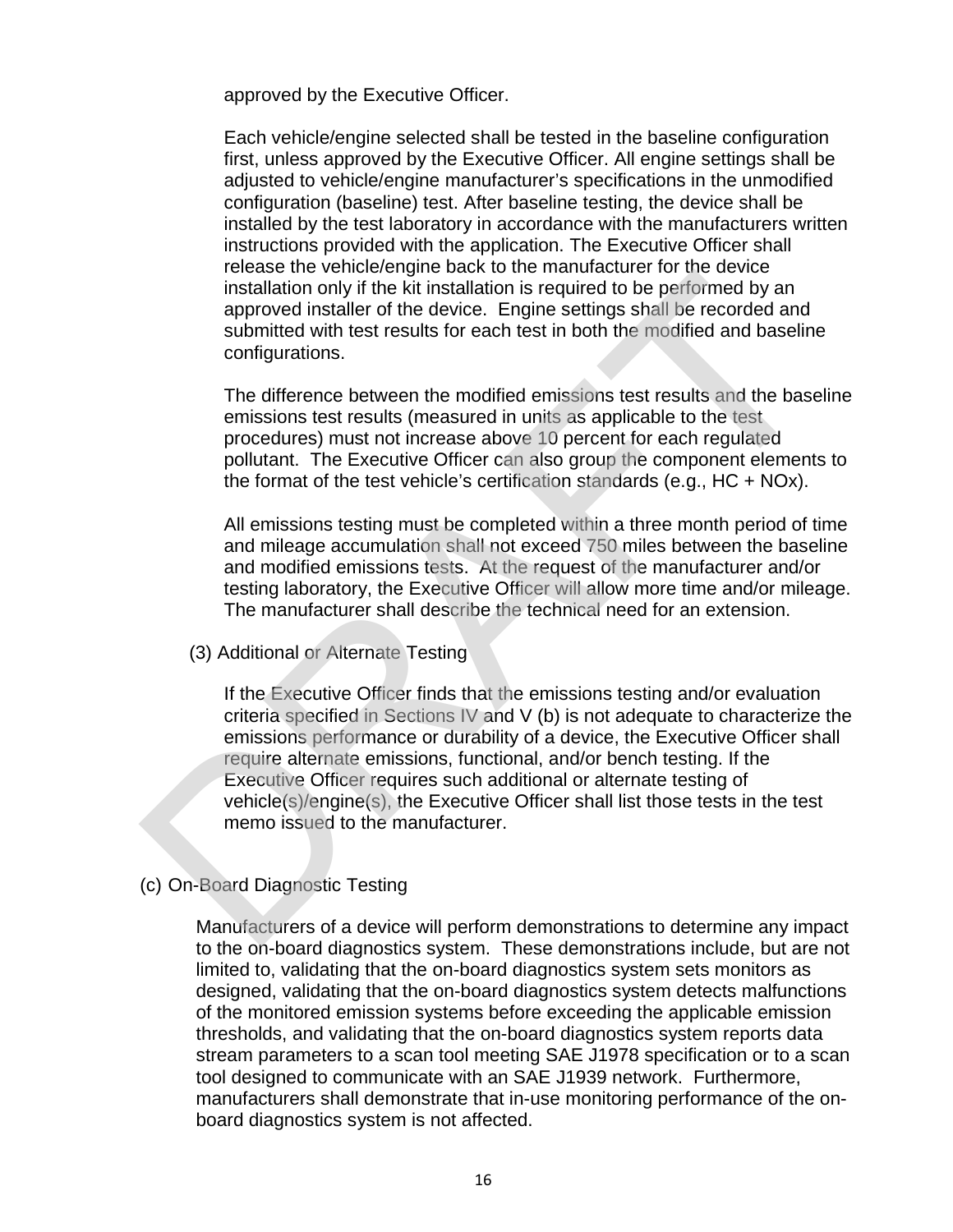(d)Vehicle/Engine Break-In Requirements

Each test vehicle/engine must be a California certified vehicle/engine with at least: 4,000 miles for a chassis dynamometer based vehicle, 3500 kilometers for a motorcycle, and 125 hours for a heavy-duty engine. In the event that a manufacturer acquires a vehicle/engine with less, mileage/hours can be increased by driving the vehicle on the road or by simulated road loads on a chassis or engine dynamometer. The Executive Officer shall allow test vehicle(s)/engine(s) with less mileage/hours if the manufacturer can demonstrate emissions stability.

#### (e)Test Laboratory

The manufacturer shall have any required testing performed at an independent laboratory properly equipped to conduct such tests. CARB will provide a laboratory list with each issued test memo. The test vehicle(s)/engine(s) shall be under the control of the laboratory for the entire test period unless the Executive Officer gives permission to release the test vehicle(s)/engine(s) to the manufacturer. Unauthorized return of the test vehicle(s)/engine(s) to the manufacturer during the test period will invalidate test results. At the conclusion of the test program, the independent laboratory must present the Executive Officer a final report in the standardized format, as listed below: chassis or engine dynamometer. The Executive Officer shall allow test<br>vehicle(s)/engine(s) with less mileage/hours if the manufacturer can<br>demonstrate emissions stability.<br>(e)Test Laboratory<br>The manufacturer shall have any

- (1) Executive Summary
	- (A) Project Number (if applicable)
	- (B) Conducted For
	- (C)Report Prepared By
	- (D)Table of Contents
	- (E) Test Results
- (2) Project Overview
- (3) Test Vehicle Information
	- (A) Vehicle Identification Number, Stock Calibration Identification Code and Calibration Verification Number
	- (B) Model-Year / Make / Model
	- (C)Engine Displacement/Configuration/Fuel Type/Aspiration
	- (D)Test Group
	- (E) Evaporative Family
	- (F) Tire Size
	- (G)Body Configuration (e.g., 4 door, Convertible, Long Bed, etc.)
	- (H)Axle Configuration (e.g., front wheel drive, rear wheel drive, all-wheel drive, etc.)
- (4) Test Device Information
	- (A) Device
	- (B) Device Manufacturer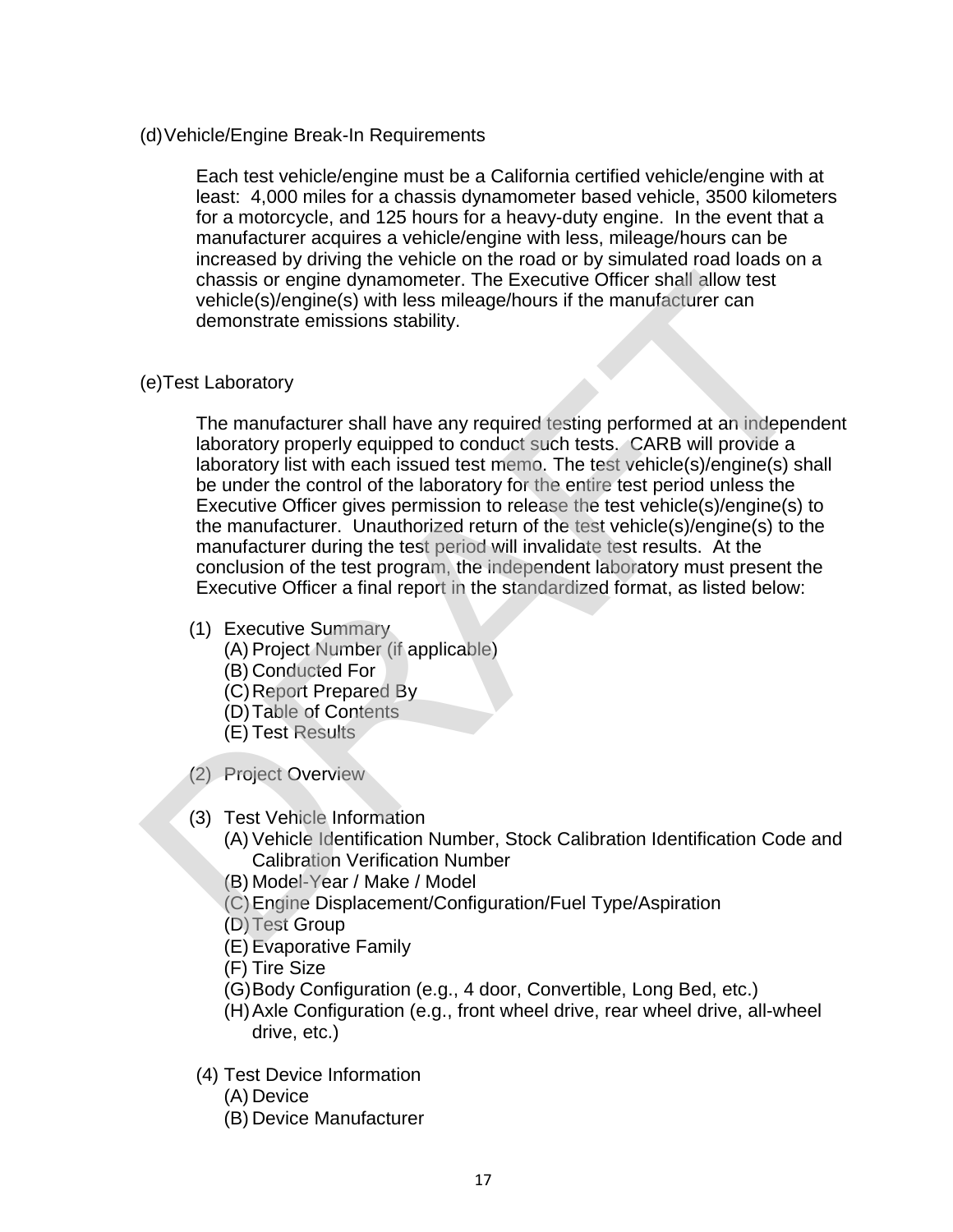- (C)Part Number
- (D) Device Description
	- 1. Settings or measurements as tested (e.g., performance mode, pulley sizes, pictures, etc.)
	- 2. Calibration Identification Code and Calibration Verification Number if changes are made to any ECM
- (5) Test Sequence and Chronology
	- (A) Test Memo Reference
	- (B) Date
		- 1. All Test(s) or Task(s) performed
- (6) Test Parameters
	- (A) Test Type
	- (B) Test Fuel
	- (C)ETW (lb)
	- (D)Test Coefficients
		- 1. A (ft-lb) track/set
		- 2. B (ft-lb/mph) track/set
		- 3. C (ft-lb/mph<sup>2</sup>) track/set
- (7) On Board Diagnostic Compatibility

(A) Monitors and Diagnostic Trouble Code Status

- 1. @ Vehicle Check in
- 2. @ Monitor reset
- 3. @ After mileage accumulation
- 4. @ Conclusion of test program

(B) Total miles driven to allow all On Board Diagnostic monitors to complete

(8) Test Results

(A) Exhaust Emission Standards (if chosen method of evaluation)

- 1. Test Cycle
	- (a) Pollutants measured
	- (b) Conversion factors used (e.g., NMOG to NMHC ratio)
	- (c) Test results without deterioration factors
- (d) Applied deterioration factors (and infrequent regeneration factors, if applicable) (6) Date<br>
(6) Date<br>
1. All Test(s) or Task(s) performed<br>
(6) Test Tarameters<br>
(A) Test Tuel<br>
(C) ETW (b)<br>
(D) Test Coefficients<br>
1. A (ft-lb) track/set<br>
2. B (ft-lb/mph)<sup>4</sup>) track/set<br>
3. Q (ft-lb/mph)<sup>4</sup>) track/set<br>
(7) O
	- (e) Results with deterioration factors
	- (f) Applicable emission standard
	- (g) Pass/Fail Evaluation
	- (h) List of any maintenance and/or repairs performed
	- (B) Comparative Emissions Testing (if chosen method of evaluation)
		- 1. Test Cycle
			- (a) Pollutants measured
			- (b) Baseline measured emissions
			- (c) Modified measured emissions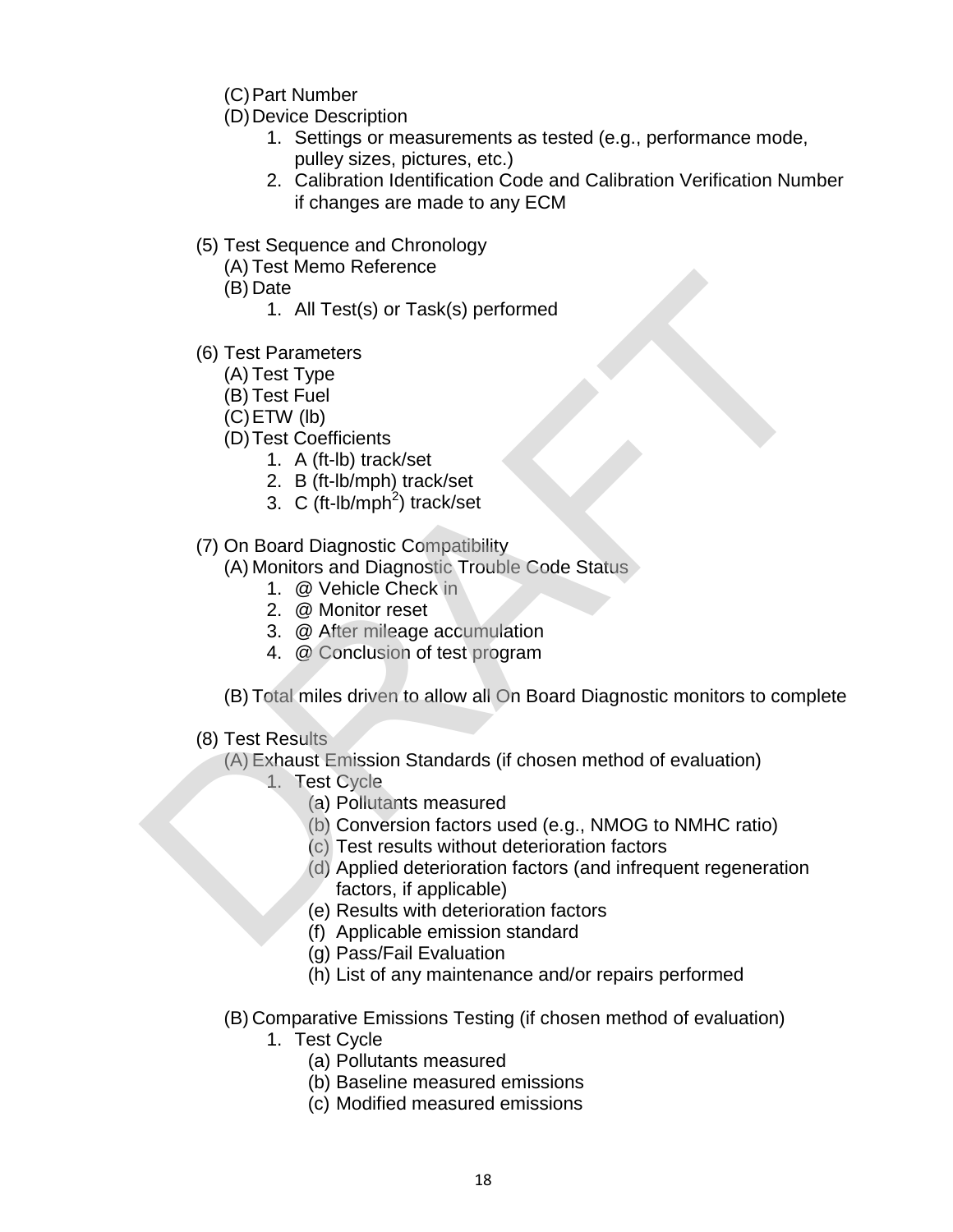- (d) Pass/Fail Evaluation
- (e) List of any maintenance and/or repairs performed
- (9) Data Review
	- (A) Appendices
		- 1. Emissions Test Summary Sheets
		- 2. Quality Assurance Packets
			- (a) Vehicle Preconditioning Report
			- (b) Canister Worksheet (purge and fill)
			- (c) Dyno ABC Derivation
		- 3. Check-In Documents
		- 4. On Board Diagnostic Data in xml format, unless approved in advance by the Executive Officer
		- 5. Vehicle mileage log
			- (a) Date
			- (b) Driver

# **VI. ADDITIONAL TYPES OF APPLICATION REQUESTS**

(a) Engineering Analysis

The Executive Officer shall use good engineering judgment based on, but not limited to, information submitted by the manufacturer which could include emissions data used by the manufacturer on other exempted products, bench test data, functional data, similarity data, on-board diagnostic data, other types of emissions test data, and/or operational data, in making the determination regarding the effect of the device on emissions and the emissions control system. (c) Dyno – ABC Derivation<br>
3. Check-In Documents<br>
4. On Board Diagnostic Data in xml format, unless approved in<br>
4. On Board Diagnostic Data in xml format, unless approved in<br>
4. On Board Diagnostic Data in xml format, unl

(b) Part Number(s) and/or Name Change(s)

If a manufacturer has a valid exemption Executive Order and seeks only to add part number(s) and/or a name change(s) to the Executive Order it will be evaluated for the design (excluding exterior appearances, such as color), fit, and function of the additions to those which are currently exempted. A new exemption Executive Order will be issued on the basis of similarity without the need of additional testing. If the changes cannot be represented by the original application and test results, a new application must be submitted.

(c) Model-Year Additions on Carryover Vehicle(s)

If a manufacturer has a valid exemption Executive Order and has requested to add model-year(s) to the same applications, the Executive Officer shall evaluate applicable emission certification standards, worst case vehicle(s)/engine(s) tested, other information used in prior exemption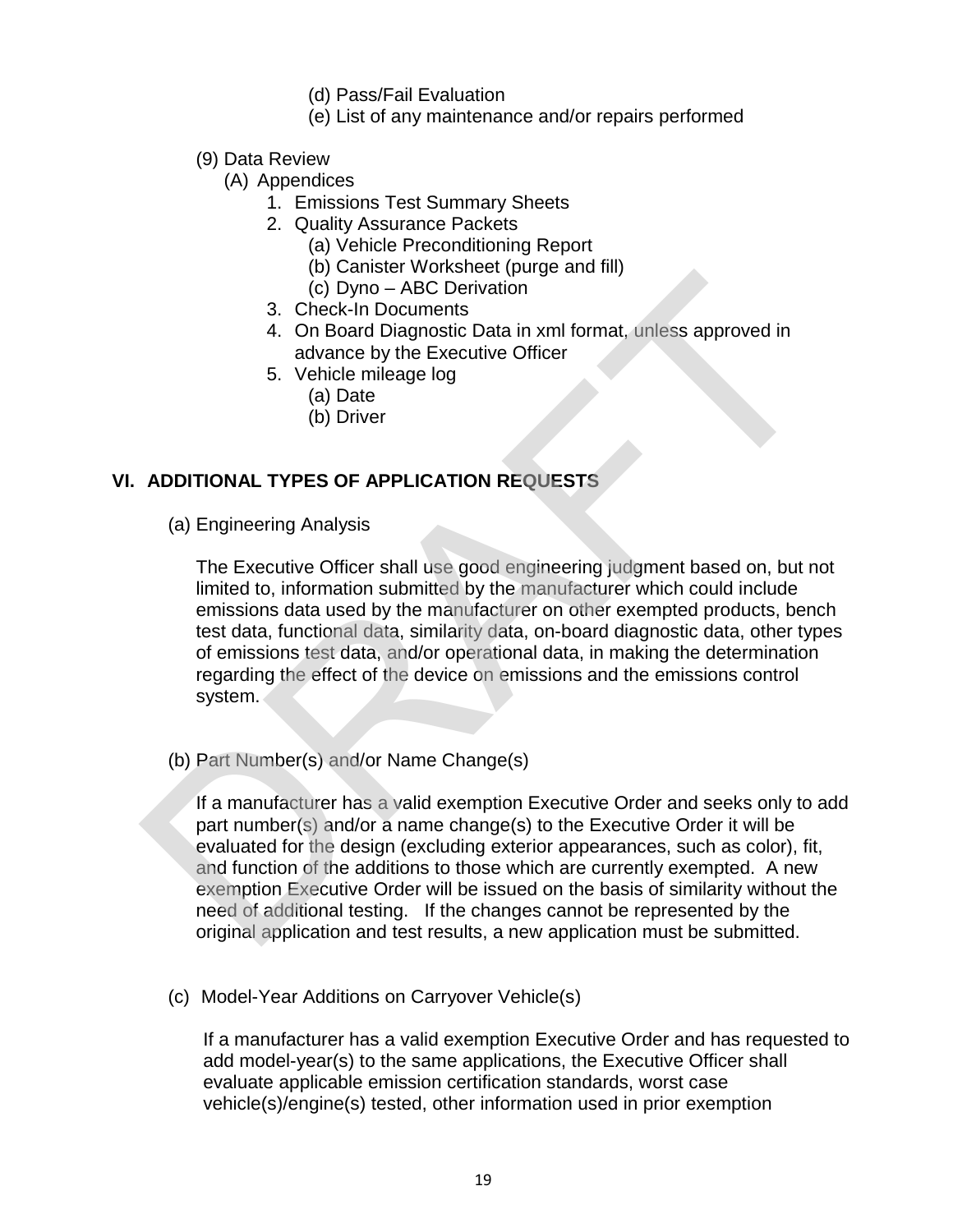Executive Order(s), and whether the emissions control system has changed and emissions would be negatively impacted for the requested additional model year(s). The Executive Officer shall grant the request upon determining that the findings leading to the initial exemption Executive Order approval are valid for the added model years. The device(s) must maintain the same design (excluding exterior appearances, such as color), fit, and function as described in prior exemption Executive Order(s). A new exemption Executive Order will be issued without the need of additional testing.

(d) Private Label(s) or Extending Coverage to Subsidiaries

Manufacturers who have requested to extend all or part of their exemption Executive Order(s) to another manufacturer or to its own subsidiaries must request approval for such extensions from the Executive Officer. In reviewing the request, the Executive Officer shall evaluate design control and if the part(s) are identical in design (excluding exterior appearances, such as color), fit and function to those currently exempted, a new Executive Order will be issued to added marketing manufacturer or a new Executive Order will be issued to the manufacturer with the added marketing manufacturer listed in the Executive Order. (d) Private Label(s) or Extending Coverage to Subsidiaries<br>
Manufacturers who have requested to extend all or part of their exemption<br>
Executive Order(s) to another manufacturer or to its own subsidiaries must<br>
request app

# **VII. ACTION ON APPLICATION**

(a) Basis of Evaluation

The Executive Officer shall utilize the manufacturer's test data (if applicable), required submitted information, and any other data, including, if conducted, the California Air Resources Board's confirmatory test data, to determine if the device(s) increases emissions and/or reduces the effectiveness and/or durability of the emissions control system, including on-board diagnostics.

# (b) Confirmatory Testing

If requested by the Executive Officer, the California Air Resources Board will conduct confirmatory testing. If such testing is requested, the manufacturer will be notified within 14 days from the time the Executive Officer has received a completed test report by the independent laboratory which is based on an issued test memo. If test data is included with a submitted application, the manufacturer will be notified within 30 days, from the time the Executive Officer has received a completed application. The independent laboratory must bring the test vehicle(s) to the California Air Resources Board's test laboratory. Confirmatory tests will be completed within 45 days of receipt of test vehicle(s), issues with test vehicle(s) can cause a delay in confirmatory testing. The independent laboratory can restore or release the test vehicle(s) after 15 days if the California Air Resources Board has not requested confirmatory testing.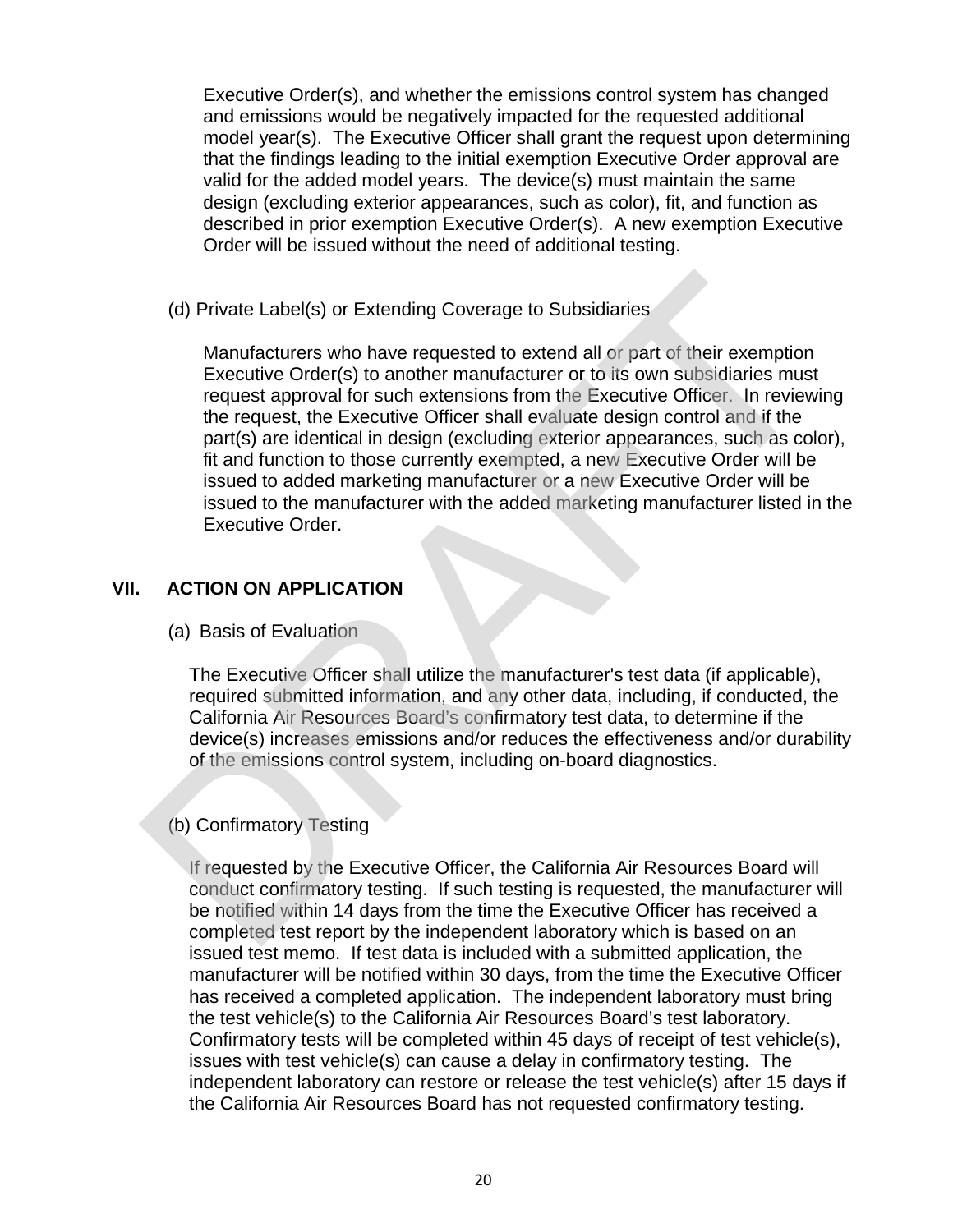The results of the California Air Resources Board confirmatory tests shall be reported to the manufacturer, after a quality review, within 20 days of completion. The manufacturer and/or authorized representative shall be given the opportunity to observe all confirmatory tests. Confirmatory testing conducted by the California Air Resources Board shall utilize the same testing protocols and procedures, based on an issued test memo, that were required of the device manufacturer during independent laboratory testing. CARB can utilize additional screening tests which are based on CARB's work for assessing performance of modern light-duty and heavy-duty vehicles. The tests will represent real world driving operations to detect defeat devices, and can include on-board diagnostic interrogation and over-the-road testing using portable engine measurement system.

#### (c) Resolution of Discrepancies

In the event of discrepancies between the California Air Resources Board confirmatory test data and the manufacturer's test data, the Executive Officer's evaluation shall be based solely on the California Air Resources Board test data. The Executive Officer shall inform the manufacturer of any such discrepancies, and shall endeavor to resolve the conflict between the test results. If the conflict cannot be resolved, the Executive Officer shall inform the manufacturer that there are still discrepancies and that the California Air Resources Board test data will be used as a basis to evaluate the device.

### **VIII. LABELING REQUIREMENTS**

The device manufacturer shall provide a product information label, minimum of 12 point font, and complete instructions for its installation in an under hood location, readily visible to the average person, with each device sold. The product information label shall contain only the following: one unique product name as listed on the exemption Executive Order, the California Air Resources Board Executive Order number using the format "CARB D-XXX," and the manufacturer's name. The label installation instructions shall contain a warning to the consumer in bold lettering that the product information label is required to aid in passing the California Smog Check program. The product information label and wording shall be designed for a minimum under-hood service life of fifteen years. If requested by the Executive Officer, a manufacturer must provide documentation to support compliance with the fifteen year durability requirements. extrained society which are cased on the trace of model of methoman content in the trace of model might-duty and heavy-duty vehicles. The tests will represent real word driving operations to detect defeat devices, and can

When the installation of the device requires re-routing of any vacuum hose(s), belt(s) and/or changes to the vehicle/engine manufacturer's tune-up specifications, the product information label shall also provide a complete description of the required changes. A consumer information label must be provided when changes are to be made to the vehicle/engine manufacturer's recommended fuel specifications. Instructions must be provided on placement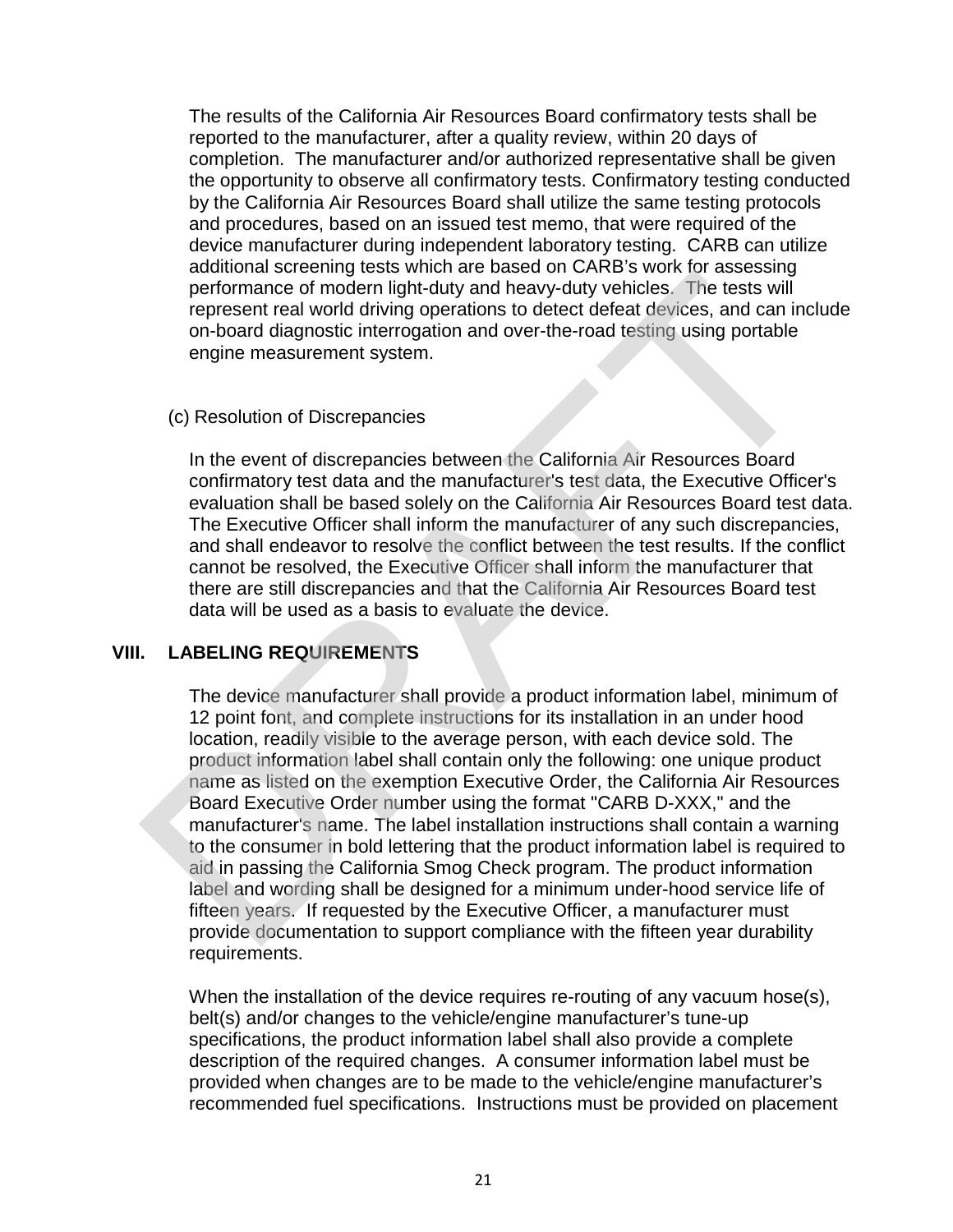near the fuel fill cap. The device manufacturer shall submit a physical facsimile or prototype of the product/consumer information label, if requested by the Executive Officer.

## **IX. ISSUING AN EXEMPTION EXECUTIVE ORDER**

The Executive Officer shall evaluate the test data, on-board diagnostic data (if applicable), and/or any other pertinent information concerning the device(s). If the Executive Officer determines that a device will not reduce the effectiveness of the emissions control system, will not result in emissions that exceed the applicable model-year emission standards or comparative baseline levels for each vehicle/engine specified in the vehicle/engine list, and that it meets all the requirements set forth in Sections IV through VI of these procedures, the Executive Officer shall issue an Executive Order exempting the device(s) from the prohibitions of Vehicle Code Section 27156. As a condition of the exemption, the modified vehicle must be capable of completing and passing the Smog Check test that applies. The manufacturer shall not: Use the Executive Order as an endorsement or approval by the California Air Resources Board, market the device(s) using any identification other than that shown on the Executive Order, market the device(s) for an application other than those listed on the Executive Order, offer for sale, or advertise any component of an applicable kit as an individual device, and/or advertise as "reduces emissions". The Executive Order small valuation to the streame that the transmission that the Recottive Officer determines that a divide unit of tredicted the effectiveness of the emissions cnord system, will not result in emissions t

Violation of any of the above conditions shall be grounds for revocation of the granted Executive Order. The Executive Order can be revoked only after a 10 day written notice of intention to revoke the order, during which period the holder of the order must request in writing a hearing to contest the proposed revocation. If a hearing is requested, it shall be held within 10 days of receipt of the request and the order will not be revoked until a determination is made after the hearing that grounds for revocation exist.

The California Air Resources Board reserves the right in the future to review the exemption Executive Order to assure that the exempted device(s) continues to meet the standards and procedures of Title 13, California Code of Regulations, Section 2222, et seq.

# **X. AUDIT TESTING**

The California Air Resources Board reserves the right to perform audit testing. The Executive Officer has the option to select up to five new aftermarket parts and/or kits per manufacturer each year for audit testing. Audit testing conducted by the California Air Resources Board shall utilize, at a minimum, the same testing protocols and procedures required of the manufacturer during the exemption process. The California Air Resources Board will use any or all